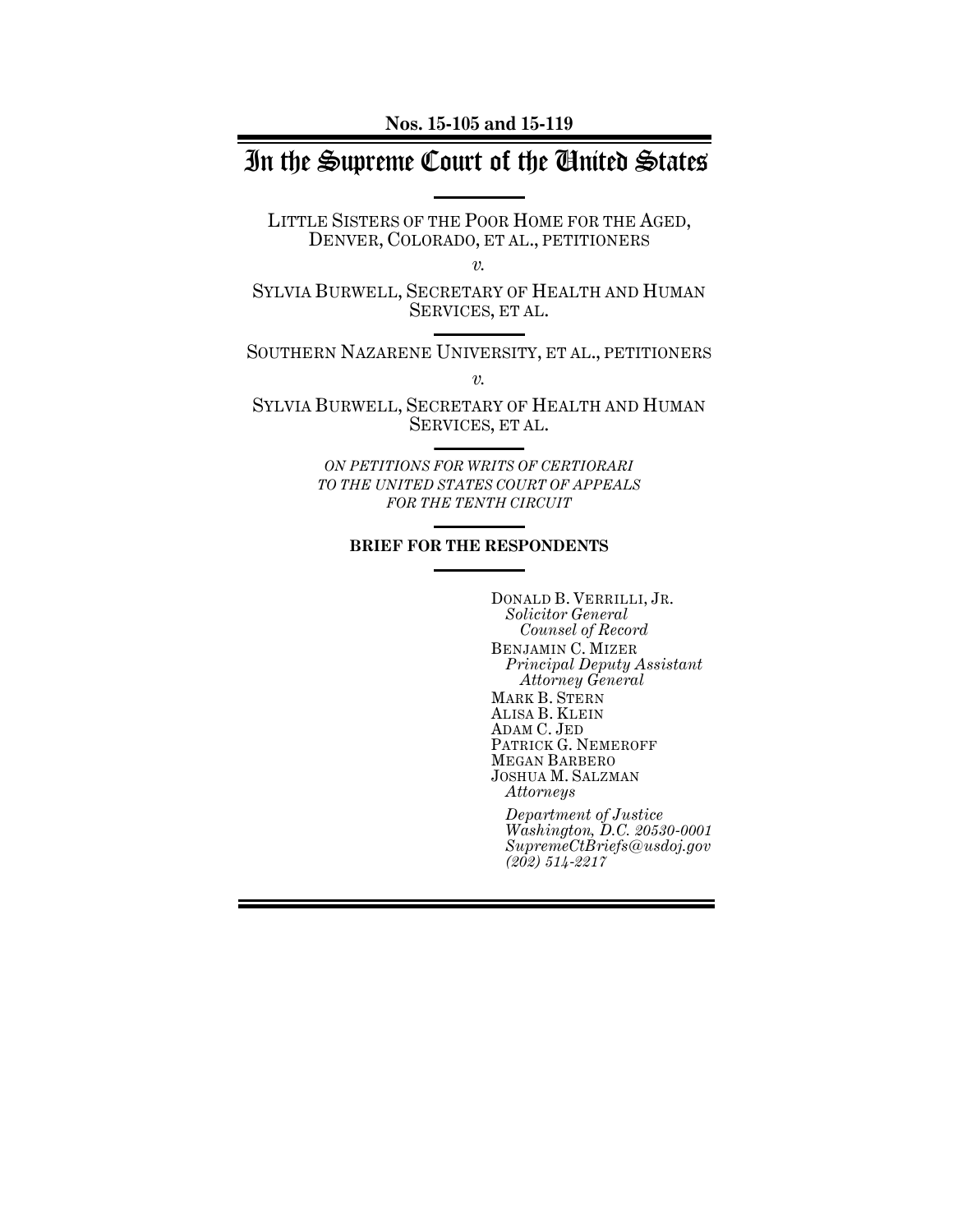## **QUESTIONS PRESENTED**

Under federal law, health insurers and employersponsored group health plans generally must cover certain preventive health services, including contraceptive services prescribed for women by their doctors. Petitioners object to providing contraceptive coverage on religious grounds and are eligible for a regulatory accommodation that would allow them to opt out of the contraceptive-coverage requirement. Petitioners contend, however, that the accommodation itself violates the Religious Freedom Restoration Act of 1993 (RFRA), 42 U.S.C. 2000bb *et seq.*, by requiring or encouraging third parties to provide their employees with separate contraceptive coverage after petitioners opt out. The questions presented are:

1. Whether RFRA entitles petitioners not only to opt out of providing contraceptive coverage themselves, but also to prevent the government from arranging for third parties to provide separate coverage to the affected women.

2. Whether the accommodation regulations violate the Establishment Clause.

(I)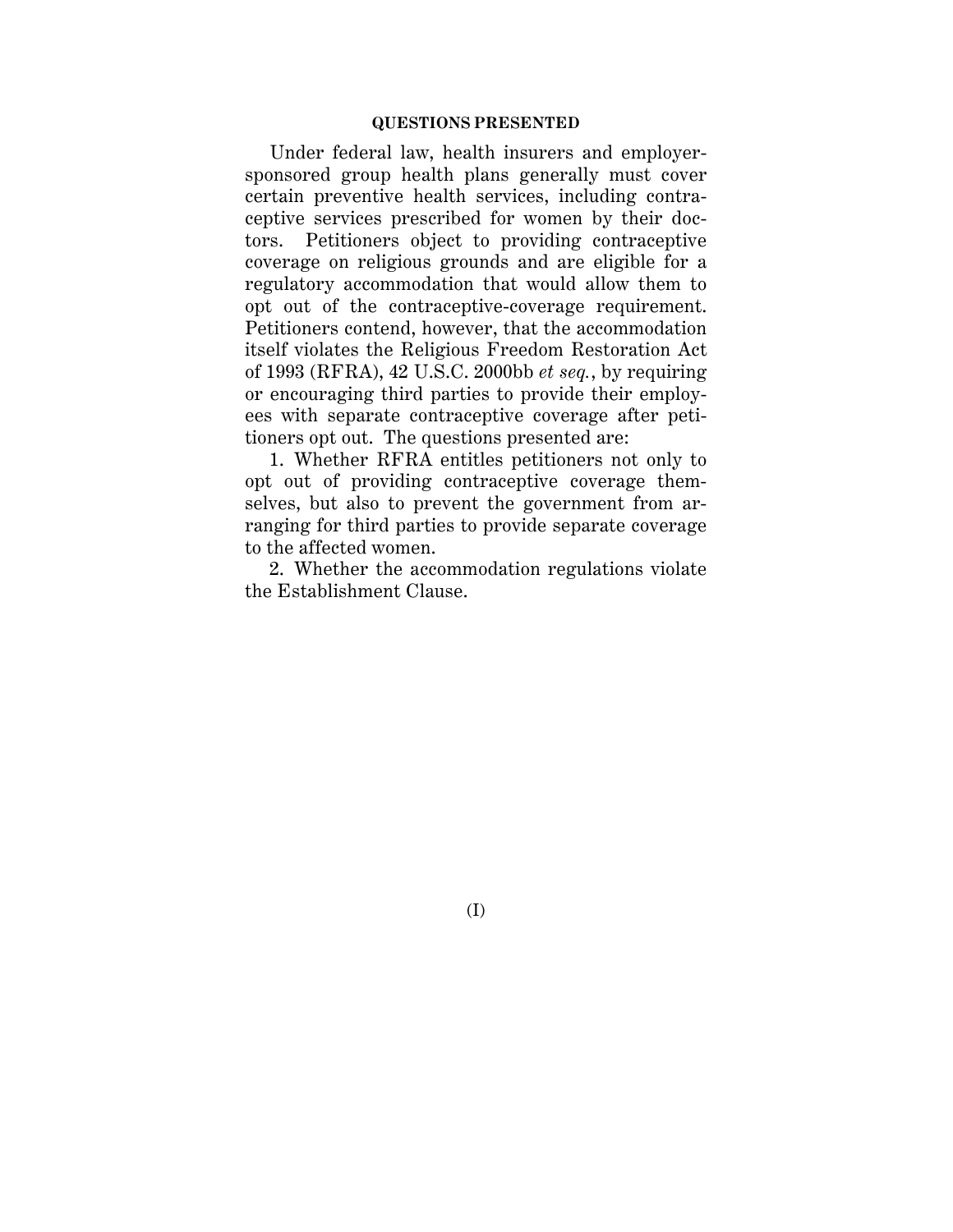## **TABLE OF CONTENTS**

Page

## **TABLE OF AUTHORITIES**

# Cases:

| Burwell v. Hobby Lobby Stores, Inc., 134 S. Ct. 2751   |  |
|--------------------------------------------------------|--|
|                                                        |  |
| Catholic Health Care Sys. v. Burwell, 796 F.3d 207     |  |
|                                                        |  |
| Dordt College v. Burwell, No. 14-2726, 2015 WL         |  |
|                                                        |  |
| East Texas Baptist Univ. v. Burwell, 793 F.3d 449      |  |
| (5th Cir. 2015), petition for cert. pending, No. 15-35 |  |
|                                                        |  |
| Geneva College v. Secretary HHS, 778 F.3d 422 (3d      |  |
| Cir. 2015), petitions for cert. pending, Nos.          |  |
| 14-1418 and 15-191 (filed May 29 and                   |  |
|                                                        |  |
| Grace Schools v. Burwell, No. 14-1430, 2015 WL         |  |
|                                                        |  |
|                                                        |  |
|                                                        |  |
| Michigan Catholic Conference & Catholic Family         |  |
| Servs. v. Burwell:                                     |  |
| 755 F.3d 372 (6th Cir. 2014), vacated on other         |  |
| grounds, 135 S. Ct. 1914 (2015),                       |  |
| reissued in relevant part, 2015 WL 4979692 23          |  |
| No. 13-2723, 2015 WL 4979692                           |  |
|                                                        |  |
|                                                        |  |

# (III)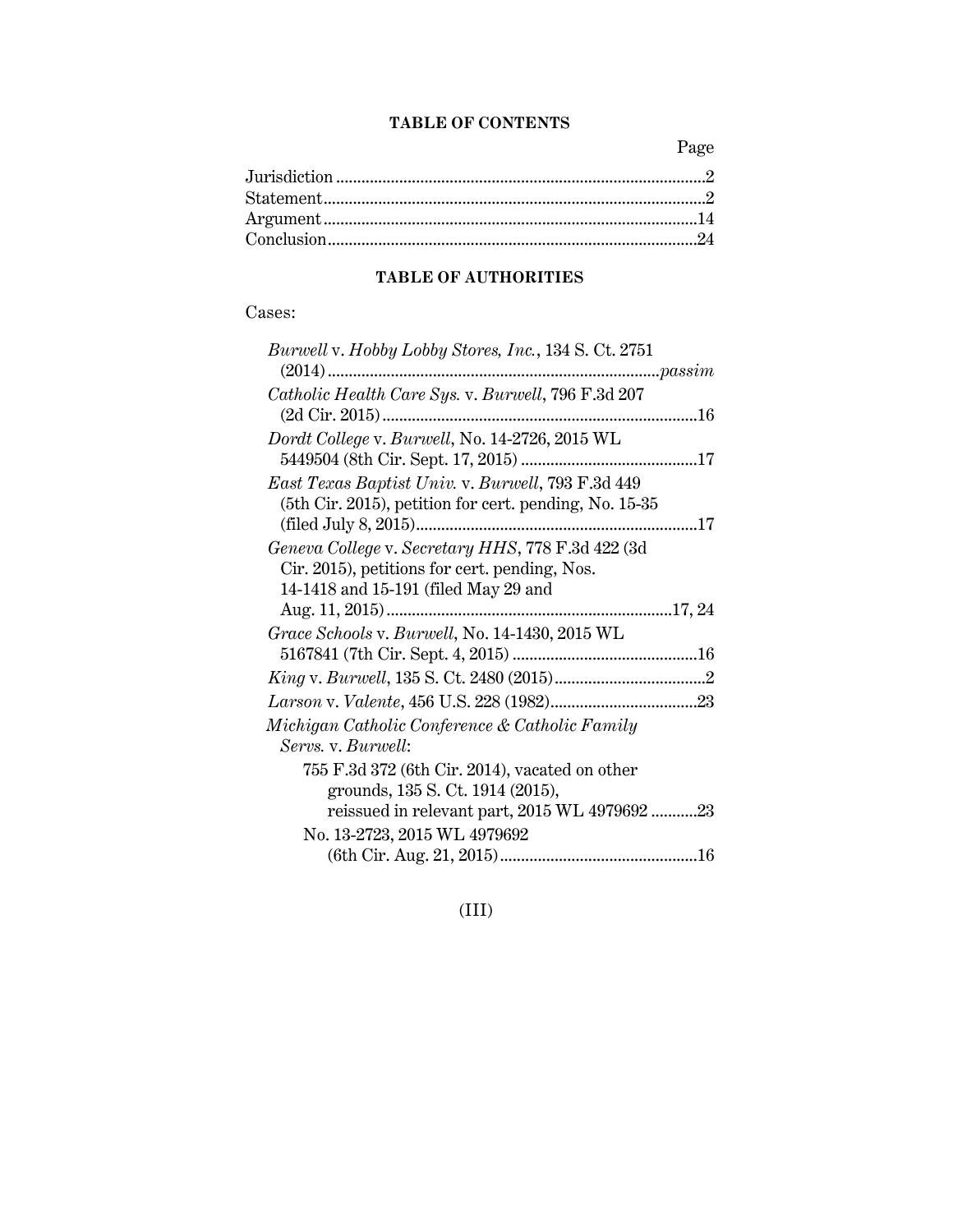| Cases-Continued:                                                                                          | Page |
|-----------------------------------------------------------------------------------------------------------|------|
| Priests for Life v. HHS, 772 F.3d 229, (D.C. Cir.<br>2014), petitions for cert. pending, Nos. 14-1453 and |      |
|                                                                                                           |      |
| Roman Catholic Archbishop of Wash. v.<br>Sebelius, 19 F. Supp. 3d 48 (D.D.C. 2013)19                      |      |
| Sharpe Holdings, Inc. v. HHS, No. 14-1507, 2015                                                           |      |
| WL 5449491 (8th Cir. Sept. 17, 2015) 17                                                                   |      |
| University of Notre Dame v. Burwell, 786 F.3d 606<br>(7th Cir. 2015):                                     |      |
|                                                                                                           |      |
| 743 F.3d 547 (7th Cir. 2014), vacated on other                                                            |      |
|                                                                                                           |      |
| Wheaton College v. Burwell:                                                                               |      |
|                                                                                                           |      |
|                                                                                                           |      |
| Constitution, statutes and regulations:                                                                   |      |
| U.S. Const. Amend. I (Establishment                                                                       |      |
|                                                                                                           |      |
| Employee Retirement Income Security Act of 1974,                                                          |      |
|                                                                                                           |      |
|                                                                                                           |      |
|                                                                                                           |      |
| Health Care and Education Reconciliation Act of                                                           |      |
|                                                                                                           |      |
| Patient Protection and Affordable Care Act, Pub.                                                          |      |

L. No. 111-148, 124 Stat. 119.................................................2 42 U.S.C. 300gg-11 to 300gg-19a.......................................2 42 U.S.C. 300gg-13..............................................................3  $42$  U.S.C.  $300\rm{gg}\text{-}13(a)(4).................$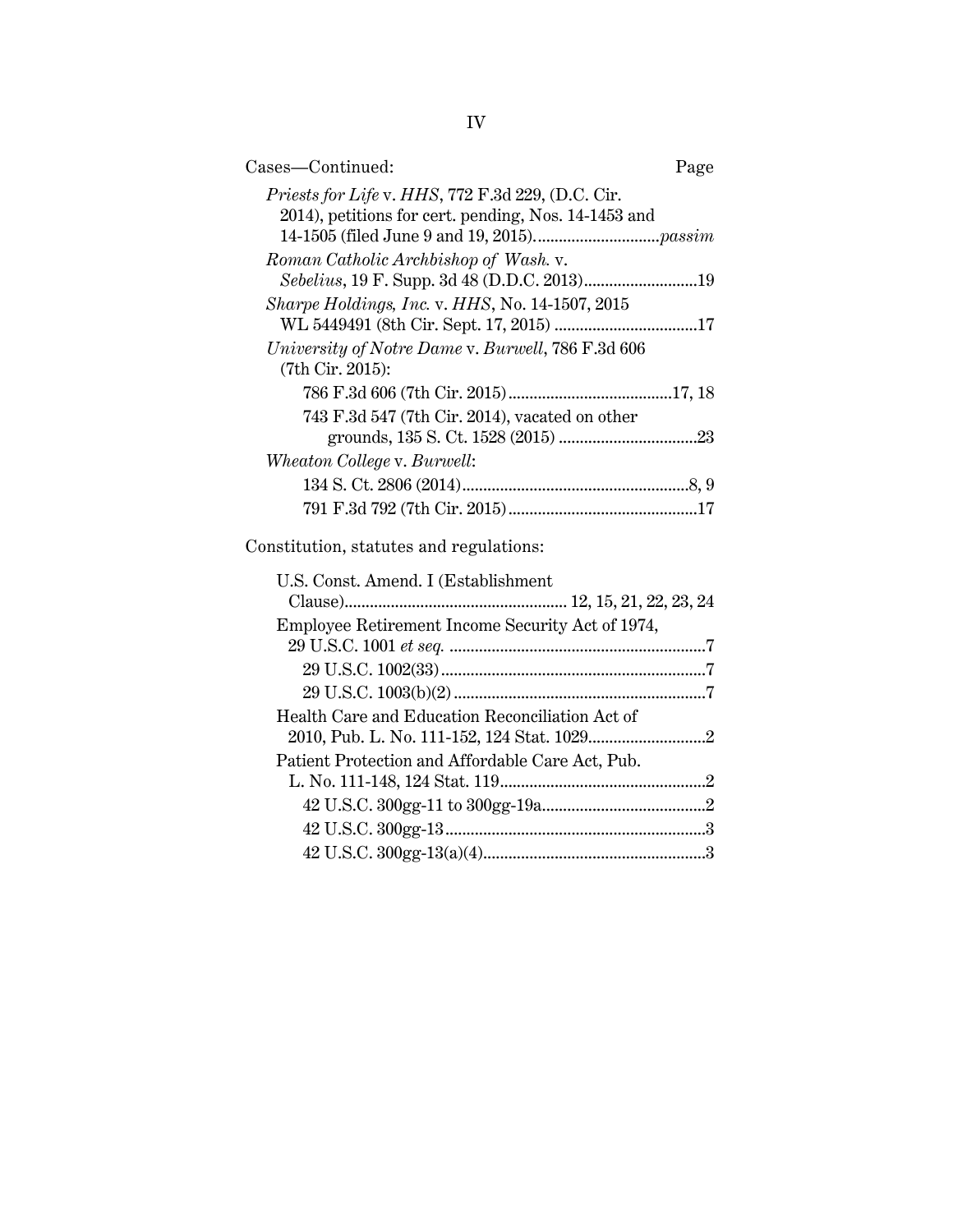| Statutes and regulations—Continued:        | Page |
|--------------------------------------------|------|
| Religious Freedom Restoration Act of 1993, |      |
|                                            |      |
|                                            |      |
|                                            |      |
|                                            |      |
| 29 C.F.R.:                                 |      |
|                                            |      |
|                                            |      |
|                                            |      |
|                                            |      |
|                                            |      |
|                                            |      |
|                                            |      |
| 45 C.F.R.:                                 |      |
|                                            |      |
|                                            |      |
|                                            |      |
|                                            |      |
|                                            |      |
|                                            |      |
|                                            |      |
|                                            |      |
| Miscellaneous:                             |      |
|                                            |      |
| 77 Fed. Reg.:                              |      |
| (Feb. 15, 2012):                           |      |
|                                            |      |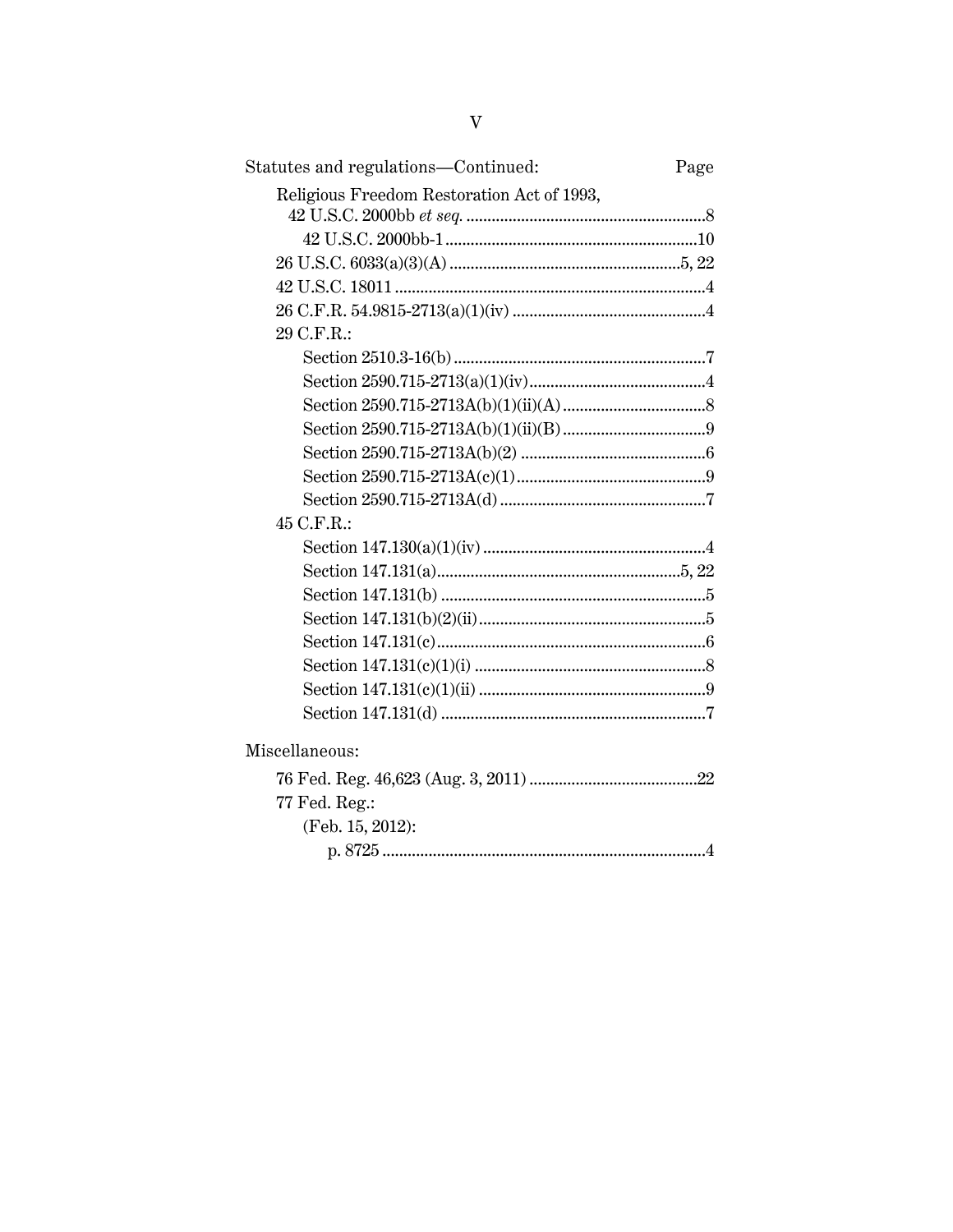| Miscellaneous-Continued:                             | Page |
|------------------------------------------------------|------|
| (Mar. 21, 2012):                                     |      |
|                                                      |      |
| 78 Fed. Reg. (July 2, 2013):                         |      |
|                                                      |      |
|                                                      |      |
|                                                      |      |
|                                                      |      |
|                                                      |      |
| 79 Fed. Reg. (Aug. 27, 2014):                        |      |
|                                                      |      |
|                                                      |      |
|                                                      |      |
| 80 Fed. Reg. (July 14, 2015):                        |      |
|                                                      |      |
|                                                      |      |
|                                                      |      |
|                                                      |      |
| <b>IOM</b> , Clinical Preventive Services for Women: |      |
|                                                      |      |
| Kaiser Family Found. & Health Research & Educ.       |      |
| Trust, Employer Health Benefits 2014 Annual          |      |
| Survey (2014), http://files.kff.org/                 |      |
| attachment/2014-employer-health-benefits-            |      |
|                                                      |      |
| U.S. Dep't of Health & Human Servs., Notice of       |      |
| Availability of Separate Payments for Contracep-     |      |
| tive Services, https://www.cms.gov/CCIIO/            |      |
| Resources/Forms-Reports-and-Other-                   |      |
| Resources/Downloads/cms-10459-enrollee-notice.       |      |
|                                                      |      |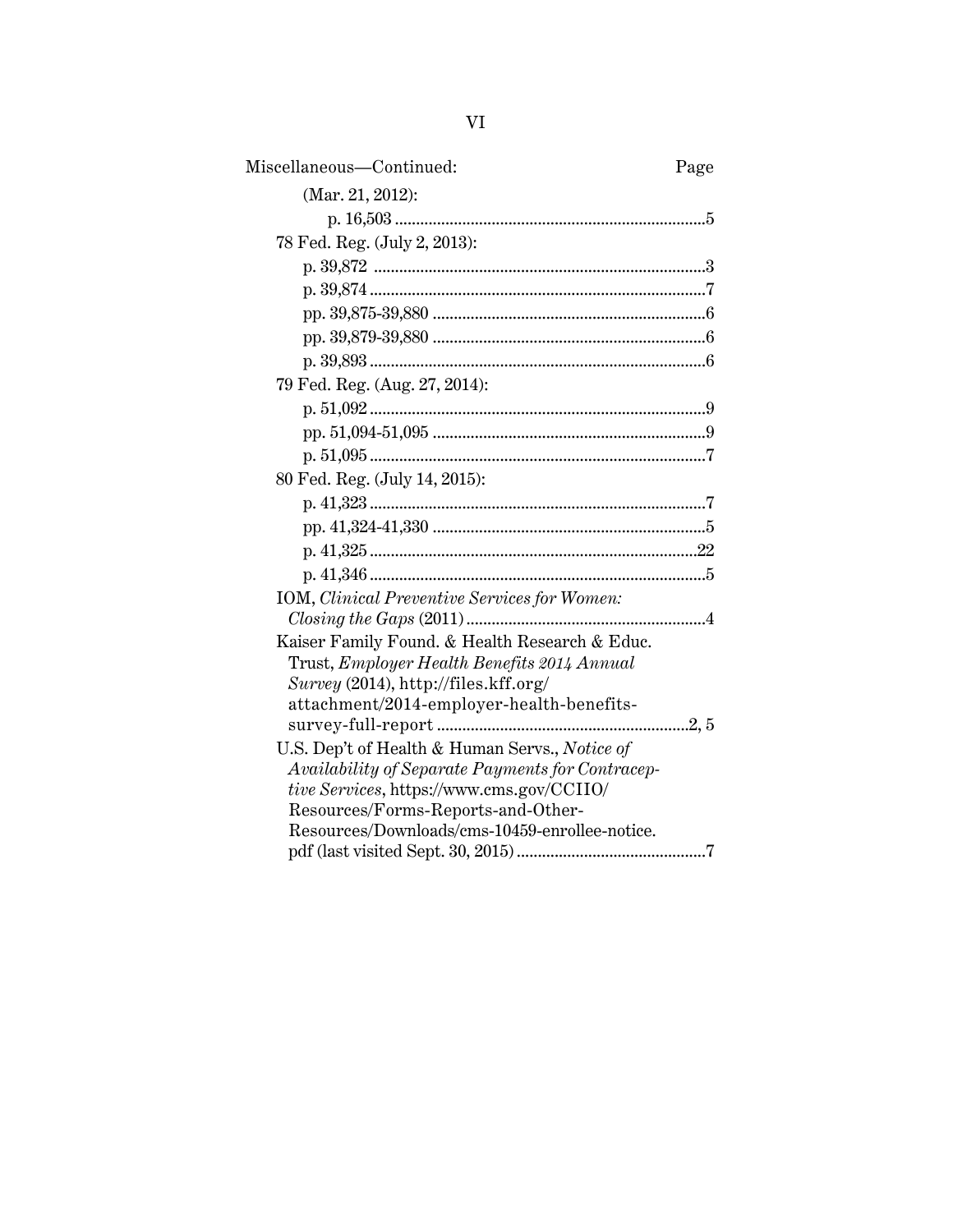# In the Supreme Court of the United States

No. 15-105

LITTLE SISTERS OF THE POOR HOME FOR THE AGED, DENVER, COLORADO, ET AL., PETITIONERS

*v.*

SYLVIA BURWELL, SECRETARY OF HEALTH AND HUMAN SERVICES, ET AL.

## No. 15-119

## SOUTHERN NAZARENE UNIVERSITY, ET AL., PETITIONERS

*v.*

SYLVIA BURWELL, SECRETARY OF HEALTH AND HUMAN SERVICES, ET AL.

> *ON PETITIONS FOR WRITS OF CERTIORARI TO THE UNITED STATES COURT OF APPEALS FOR THE TENTH CIRCUIT*

#### **BRIEF FOR THE RESPONDENTS**

## **OPINIONS BELOW**

The opinion of the court of appeals (Pet. App. 2a- $149a$ <sup>1</sup> is reported at 794 F.3d 1151. The order of the district court denying a preliminary injunction to some of the petitioners in No. 15-105 (Pet. App. 152a-189a) is reported at 6 F. Supp. 3d 1225. The order of a

 $\overline{a}$ 



<sup>1</sup> Unless otherwise noted, citations to "Pet. App." refer to the appendix to the petition for a writ of certiorari in No. 15-105.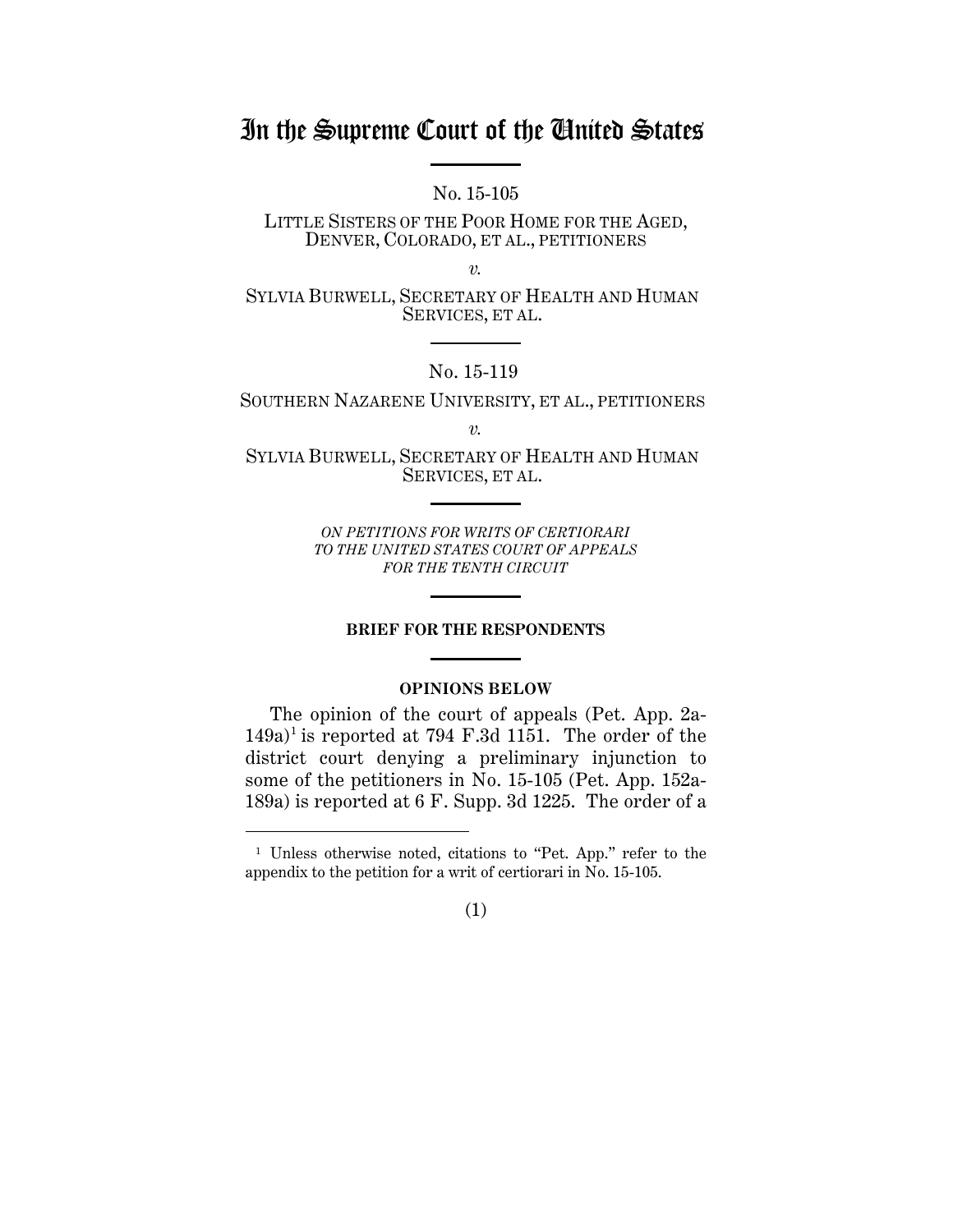different district court granting a preliminary injunction to the remaining petitioners in No. 15-105 (Pet. App. 190a-210a) is not published in the *Federal Supplement* but is available at 2013 WL 6804259. The order of the district court granting a preliminary injunction in No. 15-119 (No. 15-119 Pet. App. 156a-184a) is not published in the *Federal Supplement* but is available at 2013 WL 6804265.

### **JURISDICTION**

The judgment of the court of appeals was entered on July 14, 2015. The petitions for writs of certiorari were filed on July 23, 2015, and July 24, 2015. The jurisdiction of this Court is invoked under 28 U.S.C. 1254(1).

#### **STATEMENT**

1. The Patient Protection and Affordable Care Act (Affordable Care Act or Act), Pub. L. No. 111-148, 124 Stat.  $119<sup>2</sup>$  seeks to ensure universal access to quality, affordable health coverage. Some of the Act's provisions make insurance available to people who previously could not afford it. See *King* v. *Burwell*, 135 S. Ct. 2480, 2485-2487 (2015). Other reforms seek to improve the quality of coverage for all Americans, including the roughly 150 million people who continue to rely on employer-sponsored group health plans. See, *e.g.*, 42 U.S.C. 300gg-11 to 300gg-19a.3

<sup>&</sup>lt;sup>2</sup> Amended by the Health Care and Education Reconciliation Act of 2010, Pub. L. No. 111-152, 124 Stat. 1029.

<sup>3</sup> See Kaiser Family Found. & Health Research & Educ. Trust, *Employer Health Benefits 2014 Annual Survey* 56 (2014), http:// files.kff.org/attachment/2014-employer-health-benefits-survey-fullreport (*Health Benefits Survey*).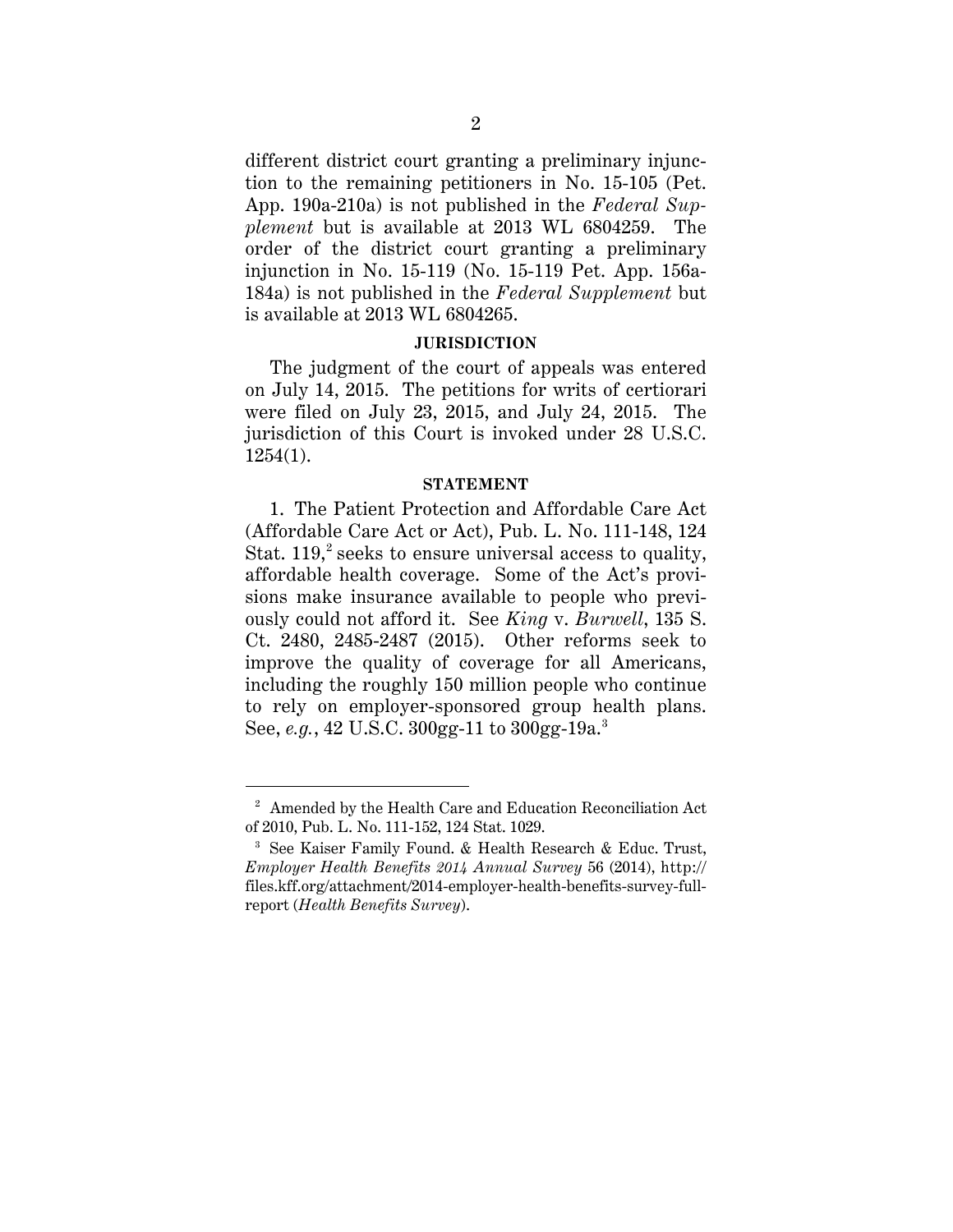One of the Act's reforms requires insurers and employer-sponsored group health plans to cover immunizations, screenings, and other preventive services without imposing copayments, deductibles, or other cost-sharing requirements. 42 U.S.C. 300gg-13. Congress determined that broader and more consistent use of preventive services is critical to improving public health and that people are more likely to obtain appropriate preventive care when they do not have to pay for it out of pocket. 78 Fed. Reg. 39,872 (July 2, 2013); see *Priests for Life* v. *HHS*, 772 F.3d 229, 259- 260 (D.C. Cir. 2014) (*PFL*), petitions for cert. pending, Nos. 14-1453 and 14-1505 (filed June 9 and 19, 2015).

The Act specifies that the preventive services to be covered without cost-sharing include "preventive care and screenings" for women "as provided for in comprehensive guidelines supported by the Health Resources and Services Administration" (HRSA), a component of the Department of Health and Human Services (HHS). 42 U.S.C. 300gg-13(a)(4); see *Burwell* v. *Hobby Lobby Stores, Inc.*, 134 S. Ct. 2751 (2014) (*Hobby Lobby*). Congress included a specific provision for women's health services "to remedy the problem that women were paying significantly more out of pocket for preventive care and thus often failed to seek preventive services." *PFL*, 772 F.3d at 235; see *Hobby Lobby*, 134 S. Ct. at 2785-2786 (Kennedy, J., concurring).

In identifying the women's preventive services to be covered, HRSA relied on recommendations from independent experts at the Institute of Medicine (IOM). *Hobby Lobby*, 134 S. Ct. at 2762. IOM recommended including the full range of contraceptive methods approved by the Food and Drug Administra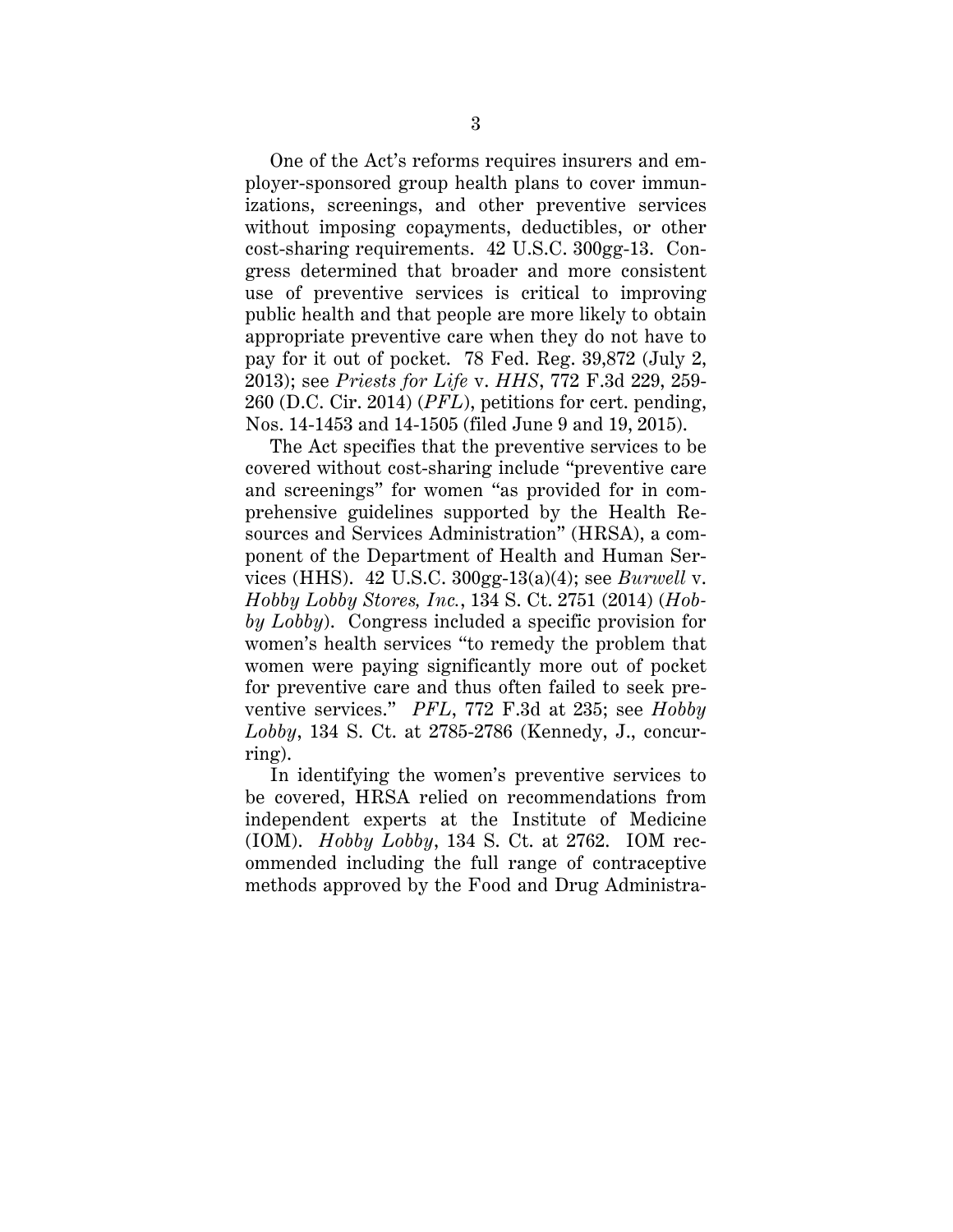tion (FDA), which IOM found can greatly decrease the risk of unintended pregnancies, adverse pregnancy outcomes, and other negative health consequences for women and children. IOM, *Clinical Preventive Services for Women: Closing the Gaps* 10, 109-110 (2011) (*IOM Report*). IOM also noted that "[c]ontraceptive coverage has become standard practice for most private insurance and federally funded insurance programs" and that "health care professional associations"—including the American Medical Association and the American Academy of Pediatrics— "recommend the use of family planning services as part of preventive care for women." *Id.* at 104, 108.

Consistent with IOM's recommendation, the HRSA guidelines include all FDA-approved contraceptive methods, as prescribed by a doctor or other health care provider. 77 Fed. Reg. 8725 (Feb. 15, 2012); see *Hobby Lobby*, 134 S. Ct. at 2762. Accordingly, the regulations adopted by the three Departments responsible for implementing the relevant provisions of the Affordable Care Act (HHS, Labor, and the Treasury) include those contraceptive methods among the preventive services that insurers and employersponsored group health plans must cover without costsharing. 45 C.F.R. 147.130(a)(1)(iv) (HHS); 29 C.F.R. 2590.715-2713(a)(1)(iv) (Labor); 26 C.F.R. 54.9815-  $2713(a)(1)(iv)$  (Treasury).<sup>4</sup>

 <sup>4</sup> Under the Act's grandfathering provision, health plans that have not made specified changes since the Act's enactment are exempt from many of the Act's reforms, including the requirement to cover preventive services. *Hobby Lobby*, 134 S. Ct. at 2763- 2764; see 42 U.S.C. 18011. The percentage of employees in grandfathered plans is "quickly phasing down," *PFL*, 772 F.3d at 266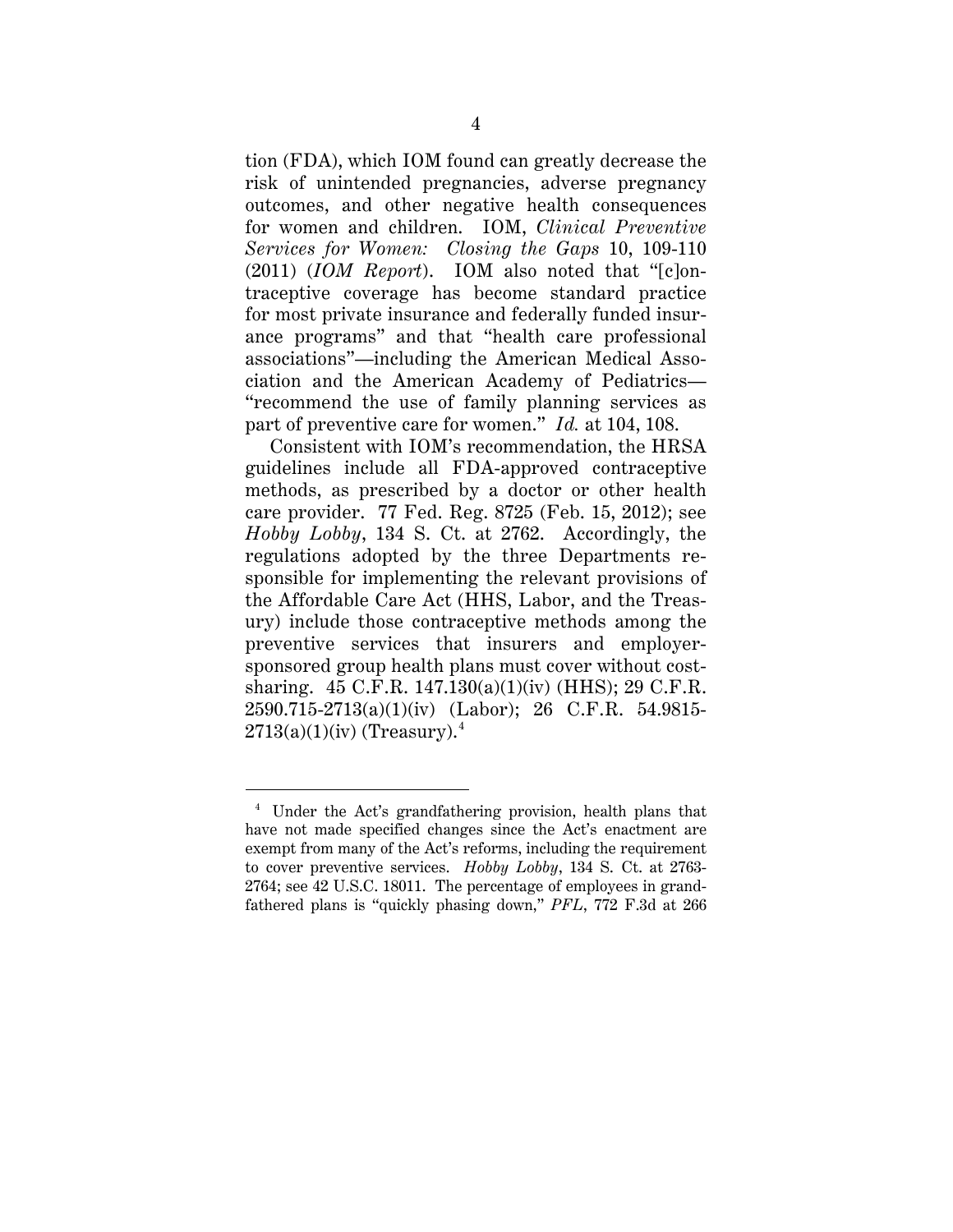2. " '[C]hurches, their integrated auxiliaries, and conventions or associations of churches,' as well as 'the exclusively religious activities of any religious order," are exempt from the contraceptive-coverage requirement under a regulation that incorporates a longstanding definition from the Internal Revenue Code. *Hobby Lobby*, 134 S. Ct. at 2763 (quoting 26 U.S.C. 6033(a)(3)(A) and citing 45 C.F.R. 147.131(a)). In addition, recognizing that some other employers have religious objections to providing contraceptive coverage, the Departments developed "a system that seeks to respect the religious liberty" of such employers "while ensuring that the employees of these entities have precisely the same access to all FDAapproved contraceptives" as other women. *Id.* at 2759; see 77 Fed. Reg. 16,503 (Mar. 21, 2012). That regulatory accommodation is available to any nonprofit organization that holds itself out as a religious organization and that opposes covering some or all of the required contraceptive services on religious grounds. 45 C.F.R. 147.131(b). In light of this Court's decision in *Hobby Lobby*, the Departments have also extended the same accommodation to closely held forprofit entities that object to providing contraceptive coverage based on their owners' religious beliefs. 80 Fed. Reg. 41,324-41,330, 41,346 (July 14, 2015) (to be codified at 45 C.F.R. 147.131(b)(2)(ii)).

a. The accommodation allows objecting employers to opt out of any obligation to provide contraceptive coverage and instead requires third parties to make separate payments for contraceptive services on behalf of employees (and their covered dependents) who

 $\ddot{\phantom{a}}$ 

n.25, having dropped from 56% in 2011 to 26% in 2014. *Health Benefits Survey* 7, 210.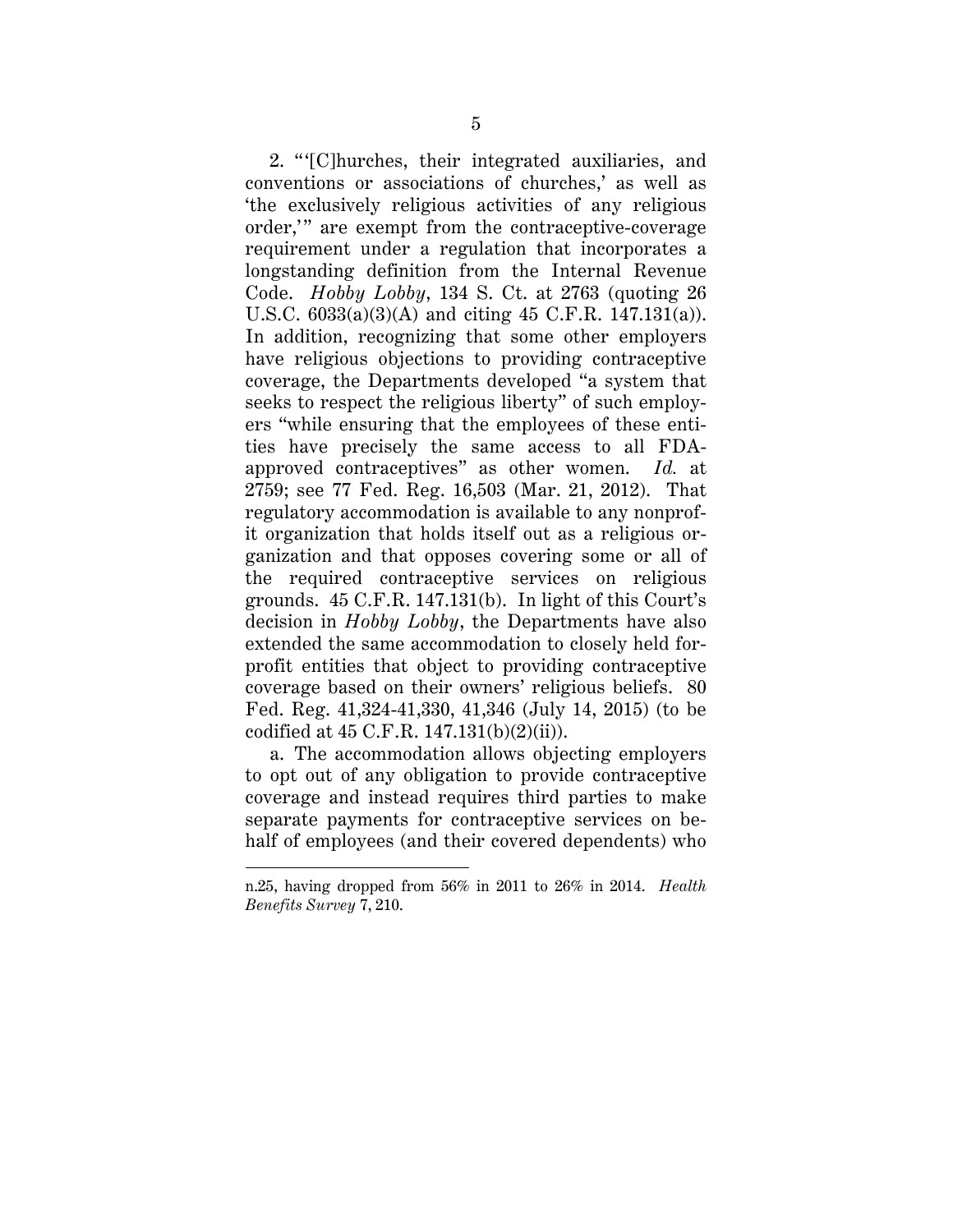choose to use those services. 78 Fed. Reg. at 39,875- 39,880.

If the employer invoking the accommodation has an insured plan—that is, if it purchases coverage from a health insurance issuer such as BlueCross BlueShield—then the obligation to provide separate coverage falls on the insurer. The insurer must "exclude contraceptive coverage from the employer's plan and provide separate payments for contraceptive services for plan participants without imposing any cost-sharing requirements on the eligible organization, its insurance plan, or its employee beneficiaries." *Hobby Lobby*, 134 S. Ct. at 2763; see 45 C.F.R. 147.131(c).

Rather than purchasing coverage from an insurer, some employers "self-insure" by paying employee health claims themselves. Self-insured employers typically hire an insurance company or other outside entity to serve as a third-party administrator (TPA) responsible for processing claims and performing other administrative tasks. 78 Fed. Reg. at 39,879- 39,880 & n.40. If a self-insured employer invokes the accommodation, its TPA "must 'provide or arrange payments for contraceptive services' for the organization's employees without imposing any cost-sharing requirements on the eligible organization, its insurance plan, or its employee beneficiaries." *Hobby Lobby*, 134 S. Ct. at 2763 n.8 (quoting 78 Fed. Reg. at 39,893); see 29 C.F.R. 2590.715-2713A(b)(2). The TPA may then obtain compensation for providing the required coverage through a reduction in fees paid by insurers to participate in the federally-facilitated insurance exchanges created under the Affordable Care Act. *Hobby Lobby*, 134 S. Ct. at 2763 n.8.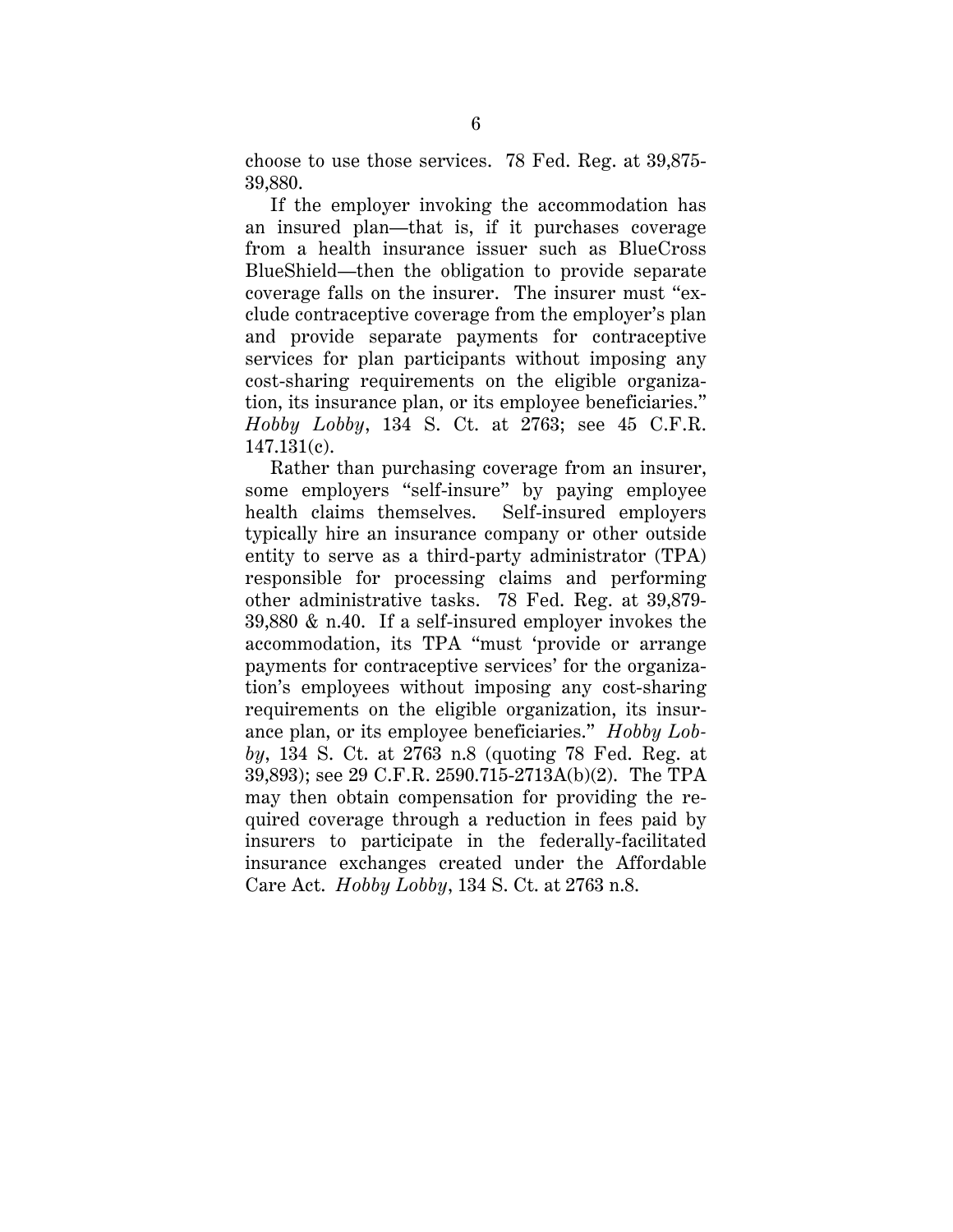The accommodation operates differently if a selfinsured organization has a "church plan" as defined in 29 U.S.C. 1002(33). Church plans are generally exempt from regulation under the Employee Retirement Income Security Act of 1974 (ERISA), 29 U.S.C. 1001 *et seq.* See 29 U.S.C. 1003(b)(2). The government's authority to require a TPA to provide coverage under the accommodation derives from ERISA. See 29 C.F.R. 2510.3-16(b); 80 Fed. Reg. at 41,323. Accordingly, if an eligible organization with a self-insured church plan invokes the accommodation, its TPA is not legally required to provide separate contraceptive coverage to the organization's employees, but the government will reimburse the TPA if it provides coverage voluntarily. 79 Fed. Reg. 51,095 n.8 (Aug. 27, 2014).

In all cases, an employer that opts out under the accommodation has no obligation "to contract, arrange, pay, or refer for contraceptive coverage" to which it has religious objections. 78 Fed. Reg. at 39,874. The employer also need not inform plan participants of the separate coverage provided by third parties. Instead, insurers and TPAs must provide such notice themselves, must do so "separate from" materials distributed in connection with the employer's group health coverage, and must make clear that the objecting employer plays no role in covering contraceptive services. 29 C.F.R. 2590.715-2713A(d); 45 C.F.R.  $147.131(d).$ <sup>5</sup> The accommodation thus "effec-

 <sup>5</sup> A model notice informs employees that their employer "will not contract, arrange, pay, or refer for contraceptive coverage" and that the issuer or TPA "will provide separate payments for contraceptive services." HHS, *Notice of Availability of Separate Payments for Contraceptive Services*, https://www.cms.gov/CCIIO/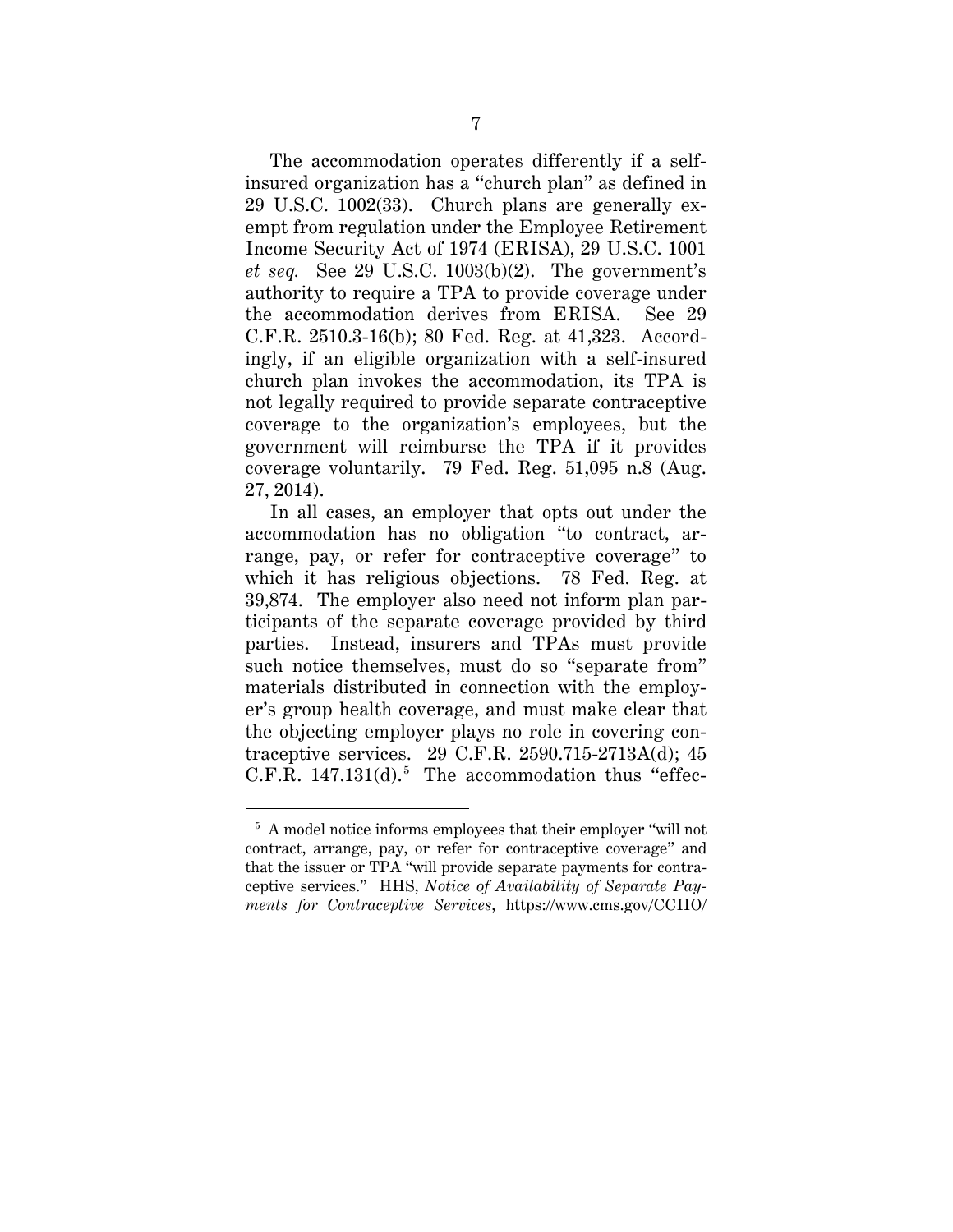tively exempt[s]" objecting employers from the contraceptive-coverage requirement. *Hobby Lobby*, 134 S. Ct. at 2763.

b. The original accommodation regulations provided that an eligible employer could invoke the accommodation, and thereby opt out of the contraceptivecoverage requirement, by "self-certify[ing]" its eligibility using a form provided by the Department of Labor and transmitting that form to its insurer or TPA. *Hobby Lobby*, 134 S. Ct. at 2782; see 29 C.F.R.  $2590.715-2713A(b)(1)(ii)(A); 45 C.F.R. 147.131(c)(1)(i).$ In light of this Court's interim order in *Wheaton College* v. *Burwell*, 134 S. Ct. 2806 (2014) (*Wheaton*), the Departments have also made available an alternative procedure for invoking the accommodation.

In *Wheaton*, the Court granted an injunction pending appeal to Wheaton College, which had challenged the accommodation under the Religious Freedom Restoration Act of 1993 (RFRA), 42 U.S.C. 2000bb *et seq.* As a condition for injunctive relief, the Court required Wheaton to inform HHS in writing that it satisfied the requirements for the accommodation. *Wheaton*, 134 S. Ct. at 2807. The Court provided that Wheaton "need not use the form prescribed by the Government" and "need not send copies to health insurance issuers or [TPAs]." *Ibid.* At the same time, the Court specified that "[n]othing in [its] order preclude[d] the Government from relying on" Wheaton's written notice "to facilitate the provision of full contraceptive coverage under the Act" by requiring Wheaton's insurers and TPAs to provide that coverage separately. *Ibid.* The government was able to do

 $\overline{a}$ 

Resources/Forms-Reports-and-Other-Resources/Downloads/cms-10459-enrollee-notice.pdf (last visited Sept. 30, 2015).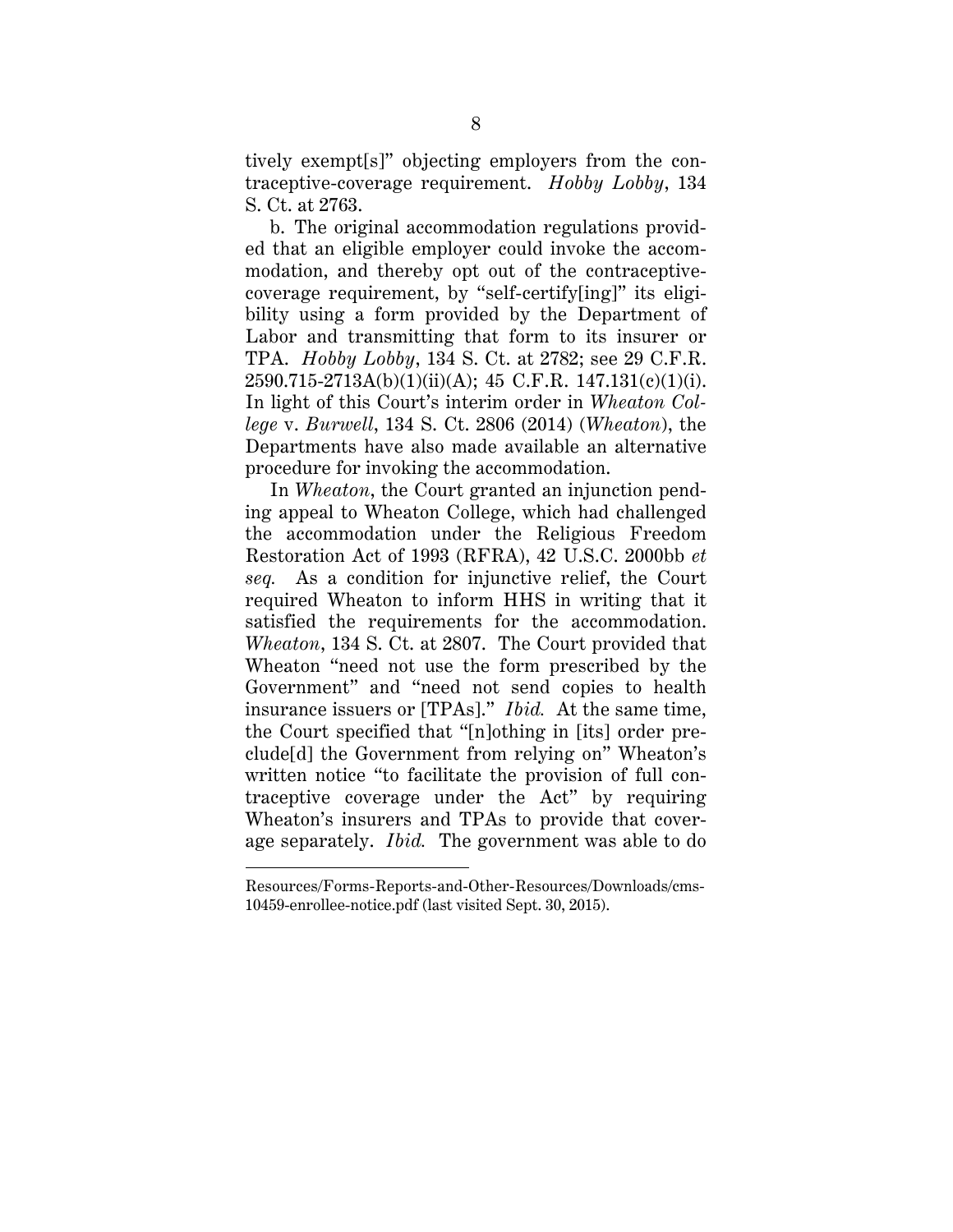so because, as the Court was aware, Wheaton had identified its insurers and TPAs in the course of the litigation. *Id.* at 2815 (Sotomayor, J., dissenting).

In light of this Court's interim order in *Wheaton*, the Departments augmented the accommodation to provide all eligible employers with an option essentially equivalent to the one made available to Wheaton. The regulations allow an eligible employer to opt out by notifying HHS of its objection rather than by sending the self-certification form to its insurer or TPA. 79 Fed. Reg. at 51,092. The employer need not use any particular form and need only indicate the basis on which it qualifies for the accommodation, as well as the type of plan it offers and contact information for the plan's insurers and TPAs. *Id.* at 51,094-51,095; see 29 C.F.R. 2590.715-2713A(b)(1)(ii)(B) and (c)(1); 45 C.F.R.  $147.131(c)(1)(ii)$ . If an employer opts out using this alternative procedure, HHS and the Department of Labor notify its issuers and TPAs of their obligation to provide separate contraceptive coverage. *Ibid.*

3. Petitioners are nonprofit religious organizations that provide or arrange health coverage for their employees and students. Petitioners object to covering some or all contraceptive services and are eligible to opt out of the contraceptive-coverage requirement under the accommodation.

a. The petitioners in No. 15-105 (collectively, the Little Sisters petitioners) are two groups of organizations. The first group consists of two nonprofit nursing homes affiliated with the Little Sisters of the Poor, an order of Catholic nuns that provides care for the elderly poor (collectively, the Little Sisters); the Christian Brothers Employee Benefit Trust (Christian Brothers Trust), an ERISA-exempt self-insured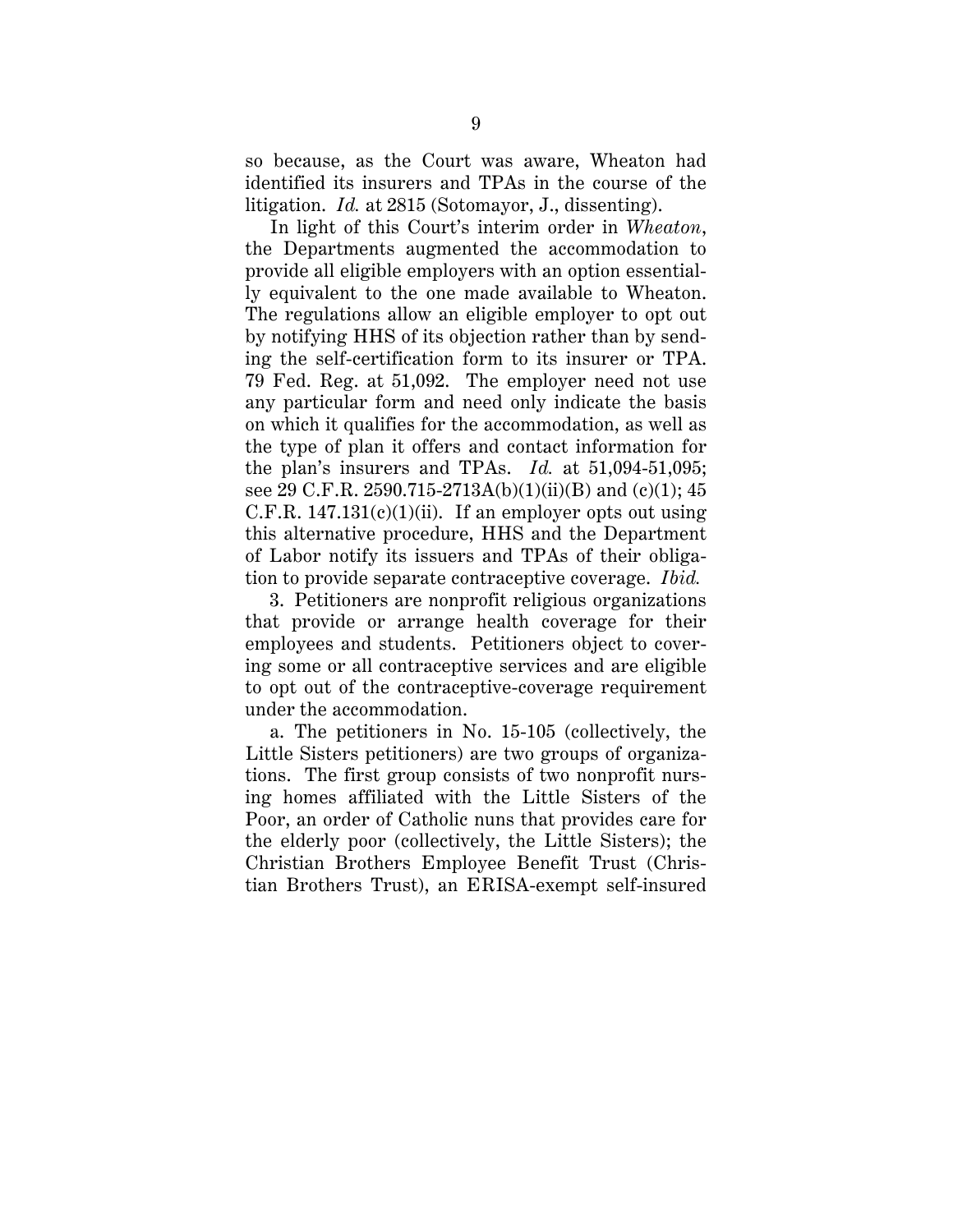church plan that provides health coverage to the Little Sisters' employees; and Christian Brothers Services, the plan's TPA. Pet. App. 14a, 34a. The second group consists of Reaching Souls, a nonprofit organization that trains pastors and provides care to orphans; Truett-McConnell College, a nonprofit religious college; and GuideStone Financial Resources, which maintains an ERISA-exempt self-insured church plan that provides coverage to individuals employed by Reaching Souls, Truett-McConnell, and other organizations. *Id.* at 14a-15a, 37a.

b. The petitioners in No. 15-119 are four nonprofit religious colleges and universities: Southern Nazarene University, Oklahoma Wesleyan University, Oklahoma Baptist University, and Mid-America Christian University (collectively, the Southern Nazarene petitioners). The Southern Nazarene petitioners provide or arrange health coverage for their employees and students through a variety of different coverage arrangements. Pet. App. 14a, 35a-36a.

4. Petitioners filed three separate suits challenging the accommodation under RFRA and on other grounds. RFRA provides that the government may not "substantially burden a person's exercise of religion" unless that burden is "the least restrictive means of furthering [a] compelling governmental interest." 42 U.S.C. 2000bb-1. A district court denied a preliminary injunction in the suit brought by the Little Sisters, the Christian Brothers Trust, and Christian Brothers Services. Pet. App. 162a-189a.<sup>6</sup> A

 <sup>6</sup> After the Tenth Circuit denied an injunction pending appeal, this Court granted interim injunctive relief conditioned on the provision of written notice to HHS that the Little Sisters satisfy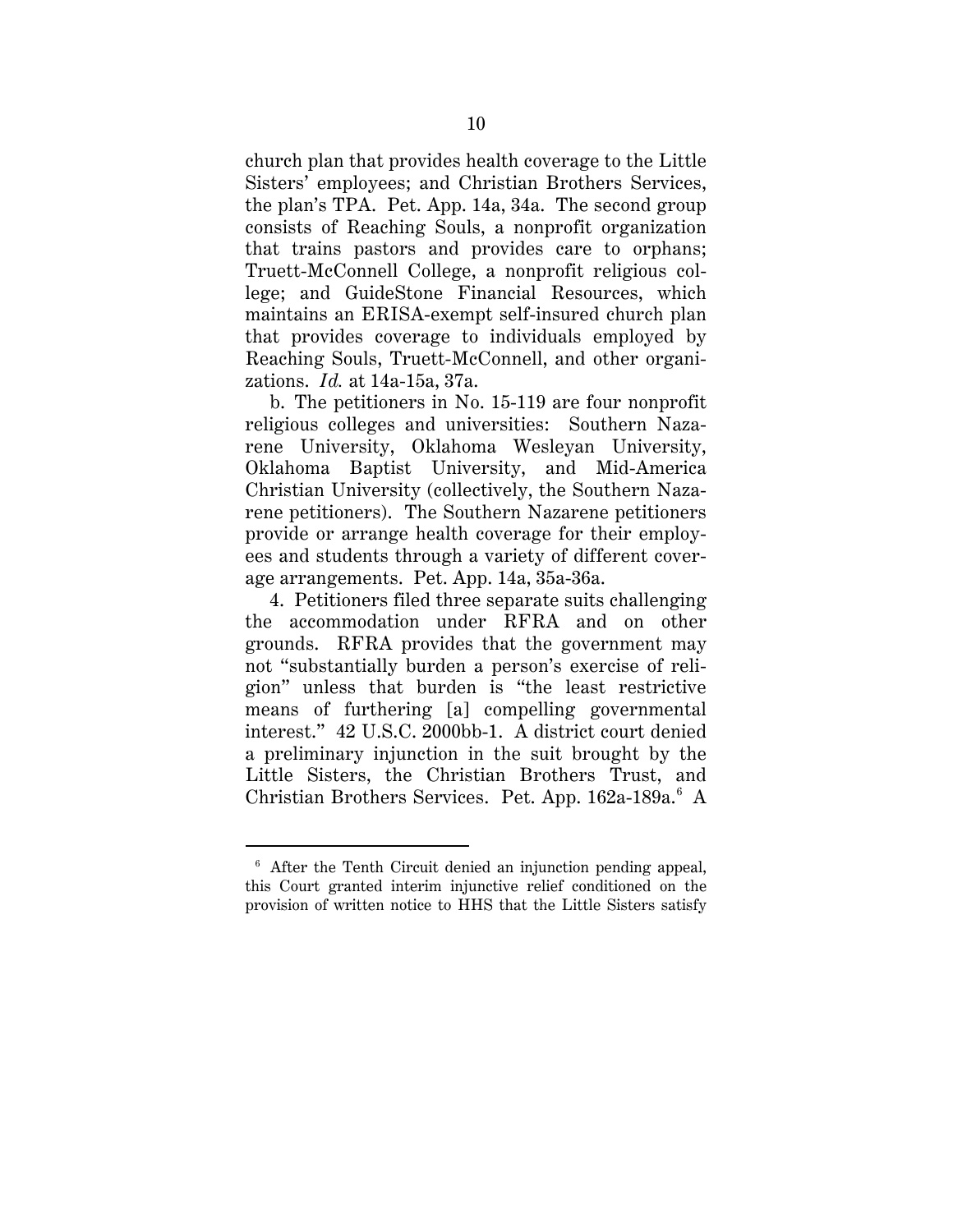different district court granted preliminary injunctions in the two suits brought by the remaining petitioners. *Id.* at 190a-210a; 15-119 Pet. App. 156a-184a.

5. The court of appeals consolidated appeals from the three orders and held that petitioners are not entitled to preliminary injunctive relief because their claims are unlikely to succeed on the merits. Pet. App. 2a-149a.

a. As relevant here, the court of appeals first held that the accommodation does not substantially burden the exercise of religion under RFRA. Pet. App. 42a-95a. The court began by highlighting the unusual nature of petitioners' claim, "which attacks the Government's attempt to accommodate religious exercise by providing a means to opt out of compliance with a generally applicable law." *Id.* at 42a-43a. The court emphasized that, under the accommodation, "the act of opting out \* \* \* excuses [objecting employers] from participating in the provision of contraceptive coverage" and ensures that they do not "provide, pay for, or otherwise facilitate that coverage." *Id.* at 60a. Instead, the accommodation transfers those obligations to third parties—an approach that is "typical of religious objection accommodations that shift responsibility to non-objecting entities \* \* \* after an objector declines to perform a task on religious grounds." *Id.* at 68a-69a; see *id.* at 69a n.31 (collecting examples).

The court of appeals emphasized that it was not questioning the sincerity or the "theological merit" of petitioners' religious objections to the accommodation. Pet. App. 55a (citation omitted); see *id.* at 86a-87a &

 $\overline{a}$ 

the eligibility requirements for the accommodation. Pet. App. 150a-151a.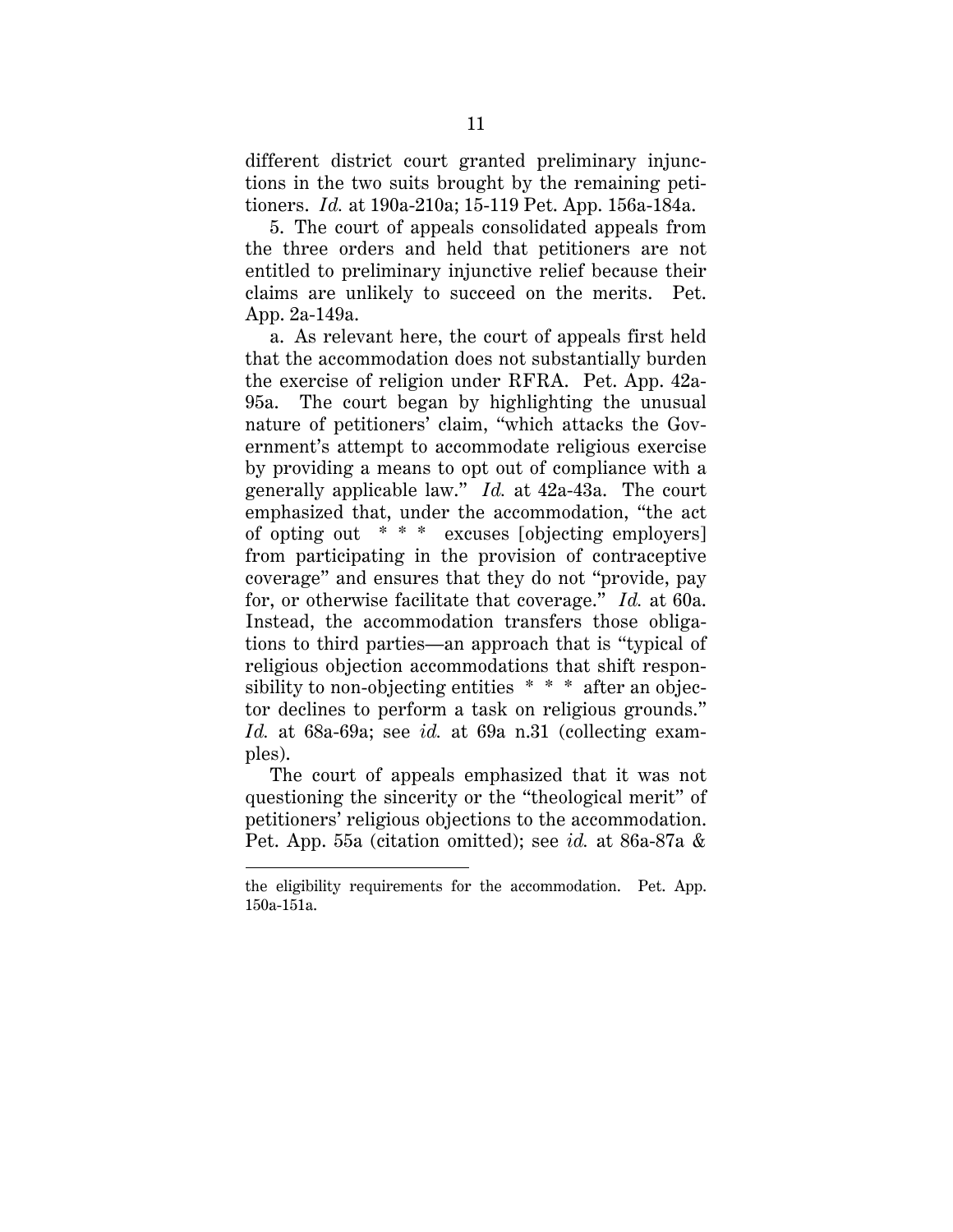n.46. But it explained that the question whether a regulation imposes a substantial burden cognizable under RFRA is a question of law that must be resolved by the court, not a question of fact controlled by the challenger's sincere religious beliefs. *Id.* at 43a-56a. After carefully analyzing petitioners' challenges to the accommodation, the court concluded that petitioners had failed to establish the existence of a substantial burden because their challenges either rested on errors about how the accommodation operates or focused on the government's arrangements with third parties rather than any burdens imposed on petitioners themselves. *Id.* at 63a-95a. The court explained that although petitioners "sincerely oppose contraception, \* \* \* their religious objection cannot hamstring government efforts to ensure that plan participants and beneficiaries receive the coverage to which they are entitled" under federal law. *Id.* at 91a.

b. The court of appeals next rejected the Little Sisters petitioners' contention that the contraceptivecoverage regulations violate the Establishment Clause by providing an automatic exemption for houses of worship and an opt-out accommodation for other religious nonprofit organizations. Pet. App. 104a-111a. The court explained that the regulations incorporate a "longstanding and familiar" distinction that applies in a variety of contexts in the Internal Revenue Code. *Id.* at 104a (quoting *PFL*, 772 F.3d at 238). The court emphasized that the regulations rely on "'neutral, objective criteria,'" and it noted that the Little Sisters petitioners had "cite[d] no case holding that [such] organizational distinctions, as opposed to those based on denomination or religiosity, run afoul of the Establishment Clause." *Id.* at 108a-109a (citation omitted).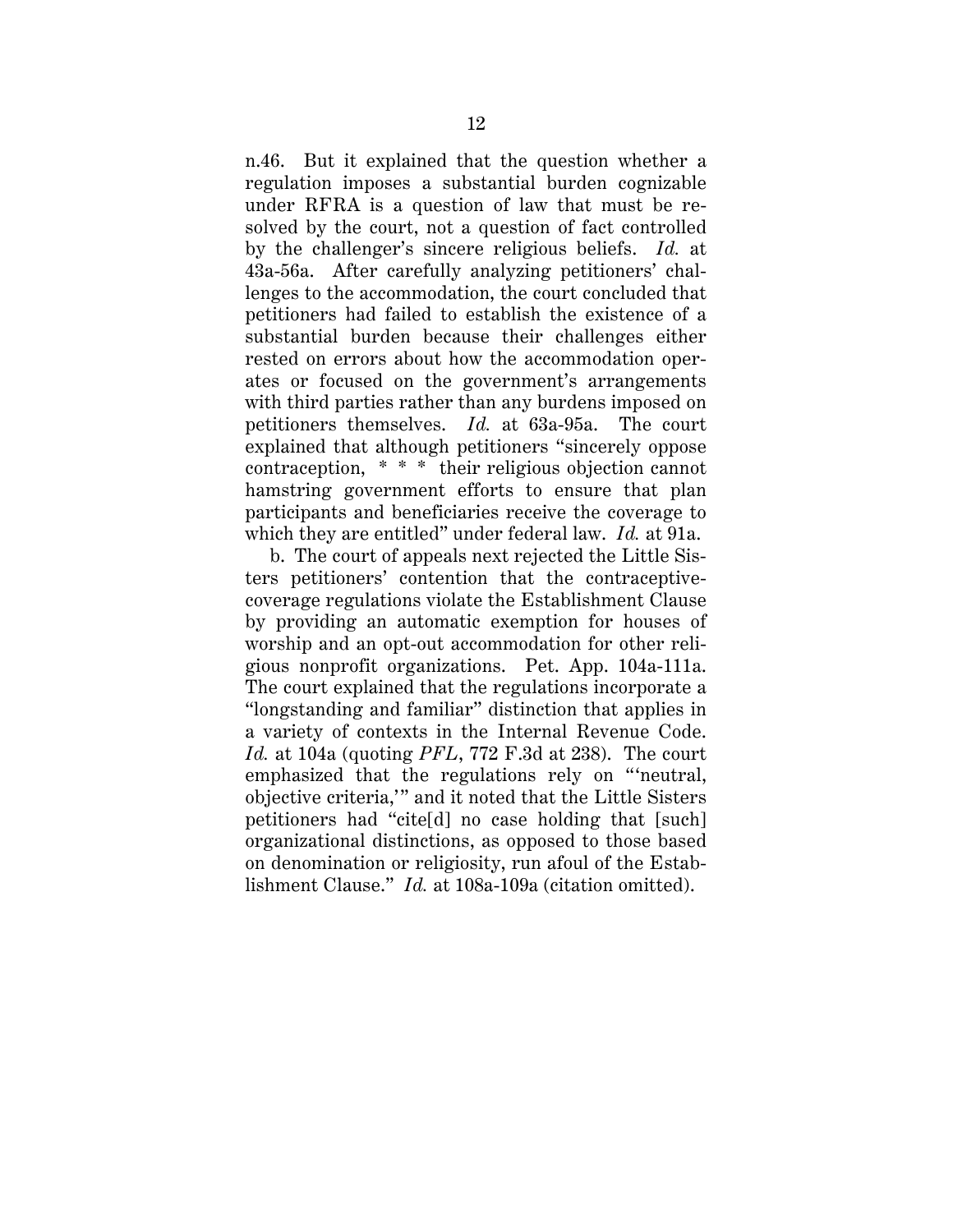c. Judge Baldock dissented in part. Pet. App. 122a-149a. He agreed with the majority that the accommodation does not impose a substantial burden on employers with insured plans. *Id.* at 122a. He reasoned that insurers are already required by the Affordable Care Act to provide contraceptive coverage, and that when an employer with an insured plan opts out under the accommodation the only result is to absolve the employer of any role in providing the required coverage. *Id.* at 127a-128a. With respect to self-insured employers, however, Judge Baldock concluded that the accommodation imposes a substantial burden because the government responds to the employer's opt-out by requiring (or, in the case of an ERISA-exempt church plan, encouraging) the relevant TPA to provide coverage in the employer's stead. *Id.* at 128a-146a.

Judge Baldock concluded that the Little Sisters, which have a self-insured church plan, were not entitled to preliminary injunctive relief because of an unusual factual circumstance: The primary TPA for the Little Sisters' health plan, Christian Brothers Services, had "promised not to provide contraceptive coverage even if [the] Little Sisters opt[] out" under the accommodation (indeed, Christian Brothers Services joined the Little Sisters' RFRA challenge). Pet. App. 145a; see *id.* at 14a. Judge Baldock therefore concluded that the Little Sisters had not established a substantial burden because it appeared that their employees would not receive contraceptive coverage even if they opted out. *Id.* at 145a.

6. The court of appeals sua sponte called a poll to consider rehearing en banc, which was denied. Judge Hartz, joined by Judges Kelly, Tymkovich, Gorsuch,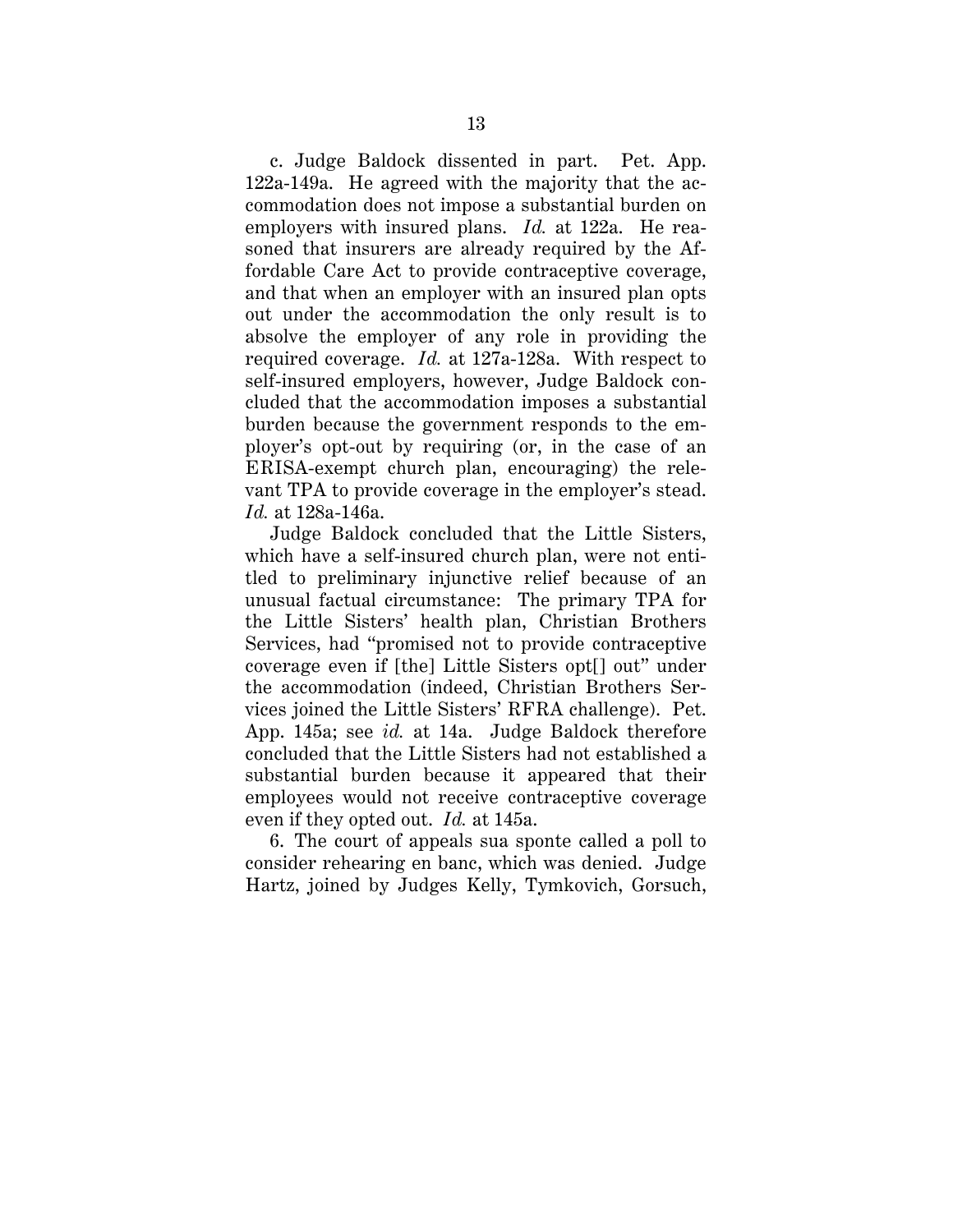and Holmes, dissented from the denial of rehearing en banc. 2015 WL 5166807. In Judge Hartz's view, the court should have treated petitioners' sincere religious objection to opting out under the accommodation as dispositive of the substantial-burden inquiry. *Id.* at \*1. But he emphasized that "[r]esolution of the substantial-burden question does not \* \* \* resolve this litigation," and he would have returned the case to the panel to allow it to determine whether the accommodation qualifies as the least restrictive means of furthering a compelling government interest. *Id.* at \*2.

### **ARGUMENT**

Petitioners principally contend that RFRA entitles objecting employers not only to opt out of providing contraceptive coverage themselves, but also to prevent the government from eliminating the resulting harm to their female employees and beneficiaries by arranging for third parties to provide those women with separate coverage. The court of appeals correctly rejected that argument, joining six of its sister circuits in holding that the accommodation is consistent with RFRA and with this Court's decision in *Burwell* v. *Hobby Lobby Stores, Inc.*, 134 S. Ct. 2751 (2014). But the Eighth Circuit recently reached the opposite conclusion, creating a circuit conflict on an important question of federal law that should be resolved by this Court. That question is presented in a total of seven pending petitions for writs of certiorari. In the government's view, the most suitable vehicle for resolving it is *Roman Catholic Archbishop of Washington* v. *Burwell*, No. 14-1505 (filed June 19,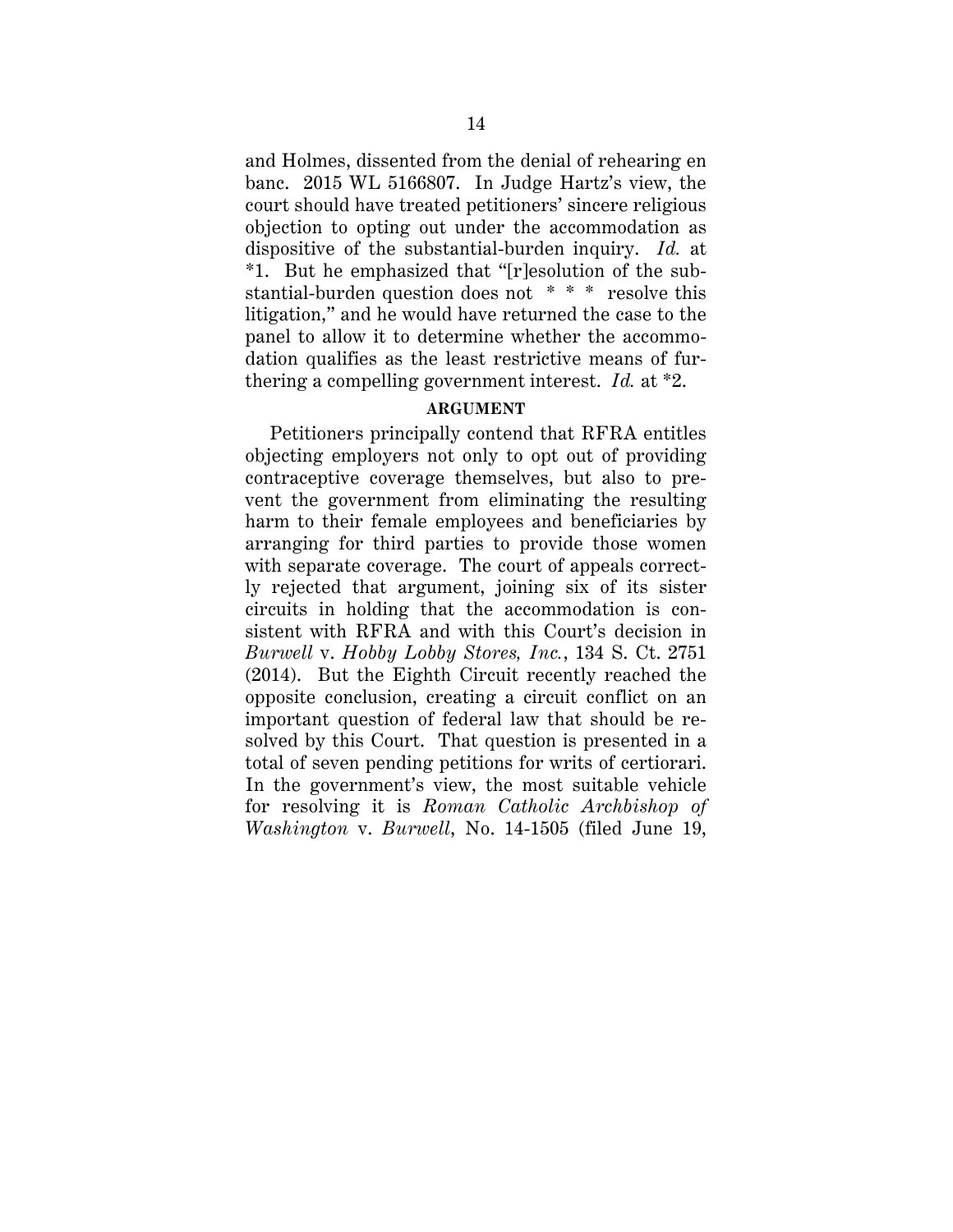2015) (*RCAW*).7 These petitions should therefore be held pending the disposition of the petition in *RCAW* and, if that petition is granted, the Court's decision in that case. The Little Sisters petitioners' separate contention that the accommodation regulations violate the Establishment Clause is without merit and has been uniformly rejected by the courts of appeals. Further review of that question is thus unwarranted regardless of the disposition of the *RCAW* petition.

1. This Court should resolve the circuit conflict over the viability of RFRA challenges to the accommodation, but the pending petition in *RCAW* is a more suitable vehicle in which to do so.

a. The accommodation exempts religious objectors from the generally applicable requirement to provide contraceptive coverage, while also seeking to ensure that third parties separately provide the affected women with the coverage to which those women are legally entitled. In our pluralistic society, that sort of substitution of obligations is an appropriate means of accommodating religious objectors while also protecting other important interests, such as women's interest in full and equal health coverage. The court of appeals correctly held that notwithstanding petitioners' sincere religious objections to contraceptive coverage, such an accommodation does not impose a substantial burden cognizable under RFRA. As the court explained, "RFRA does not prevent the Government from reassigning obligations after an objector opts out

 <sup>7</sup> The other petitions presenting the question are *Geneva College* v. *Burwell*, No. 15-191 (filed Aug. 11, 2015); *East Texas Baptist University* v. *Burwell*, No. 15-35 (filed July 8, 2015); *Priests for Life* v. *HHS*, No. 14-1453 (filed June 9, 2015); and *Zubik* v. *Burwell*, No. 14-1418 (filed May 29, 2015).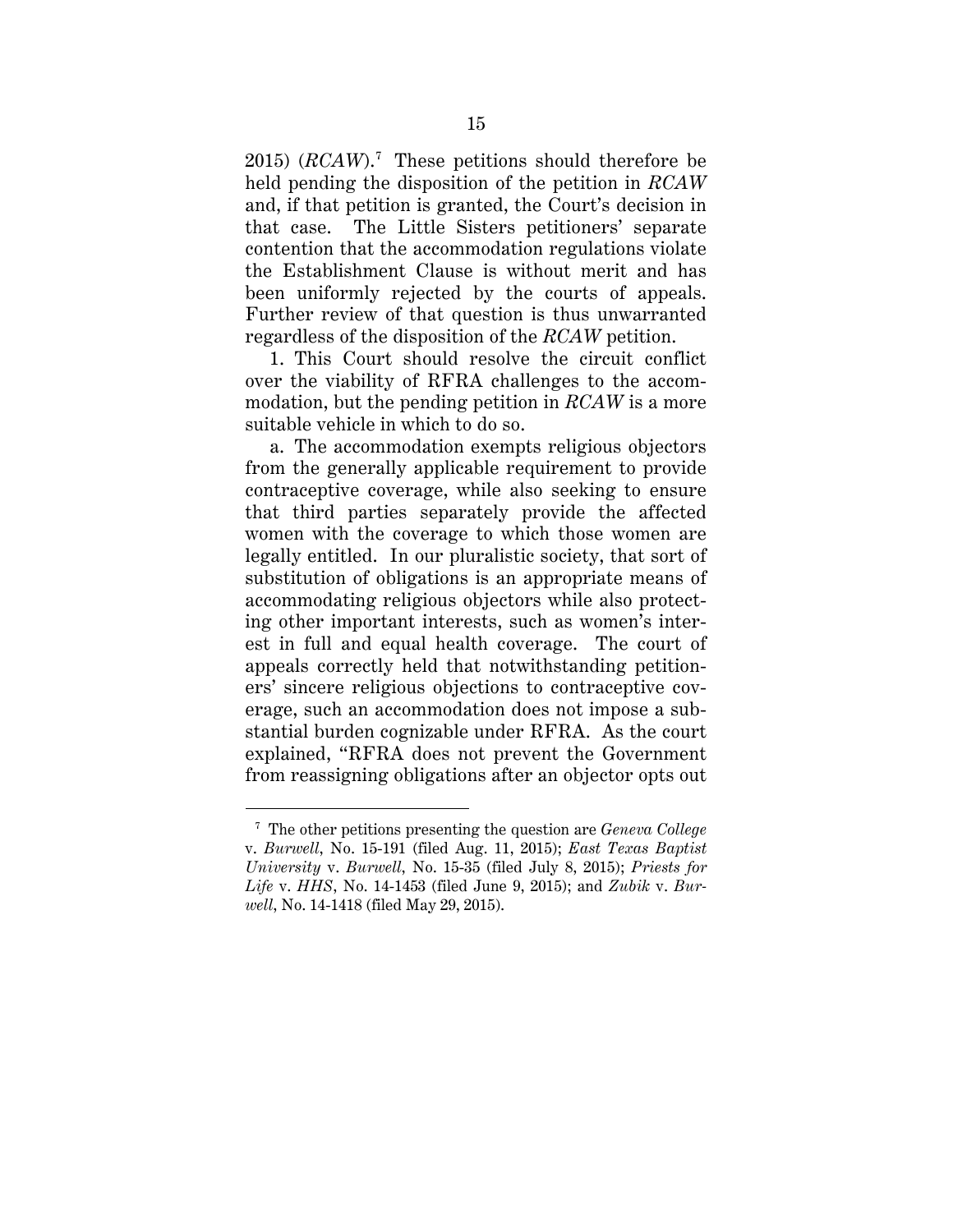simply because the objector strongly opposes the ultimate goal of the generally applicable law" from which it has been exempted. Pet. App. 91a.

For the reasons set forth in the government's briefs in opposition to the other pending petitions presenting materially identical arguments, petitioners' challenges to the court of appeals' substantialburden analysis lack merit. As those briefs further demonstrate, the accommodation would in any event survive RFRA scrutiny because it is the least restrictive means of furthering compelling government interests, including "the Government's compelling interest in providing insurance coverage that is necessary to protect the health of female employees, coverage that is significantly more costly than for a male employee." *Hobby Lobby*, 134 S. Ct. at 2785-2786 (Kennedy, J., concurring); see *id.* at 2799-2800 & n.23 (Ginsburg, J., dissenting). $8$ 

b. The government previously argued that RFRA challenges to the accommodation did not warrant this Court's review because those challenges had been rejected by every court of appeals to consider them seven courts in all. See Pet. App. 95a; *Grace Schools*  v. *Burwell*, No. 14-1430, 2015 WL 5167841, at \*17 (7th Cir. Sept. 4, 2015); *Michigan Catholic Conference & Catholic Family Servs.* v. *Burwell*, No. 13-2723, 2015 WL 4979692, at \*12 (6th Cir. Aug. 21, 2015); *Catholic Health Care Sys.* v. *Burwell*, 796 F.3d 207, 226 (2d

 <sup>8</sup> See Br. in Opp. at 10-27, *East Texas Baptist Univ.* v. *Burwell*, No. 15-35 (Sept. 9, 2015); Br. in Opp. at 13-31, *Zubik* v. *Burwell* and *Geneva College* v. *Burwell*, Nos. 14-1418 & 15-191 (Aug. 20, 2015); Br. in Opp. at 13-29, *Priests for Life* v. *HHS* and *Roman Catholic Archbishop of Wash.* v. *Burwell*, Nos. 14-1453 & 14-1505 (Aug. 12, 2015).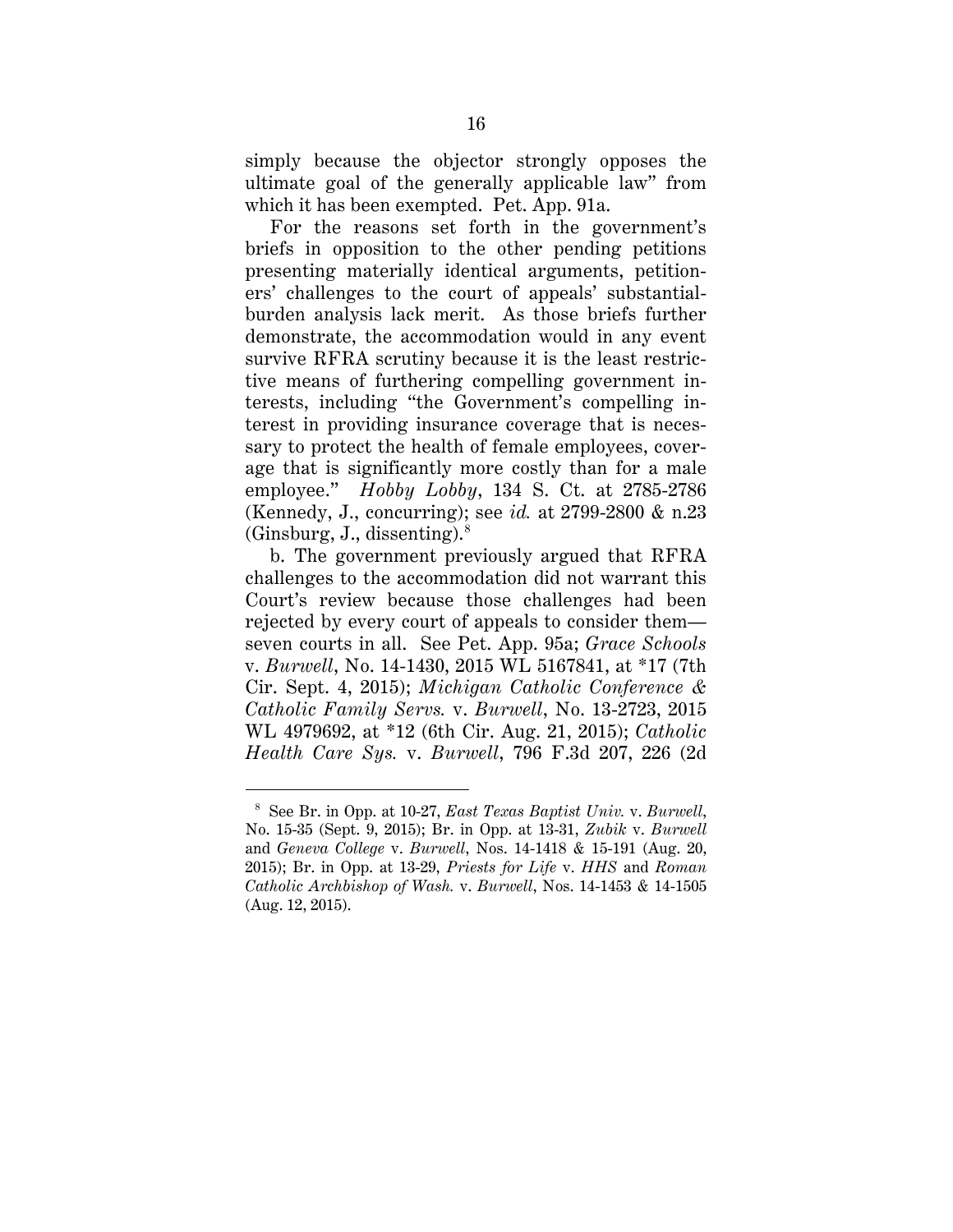Cir. 2015); *East Texas Baptist Univ.* v. *Burwell*, 793 F.3d 449, 463 (5th Cir. 2015), petition for cert. pending, No. 15-35 (filed July 8, 2015); *Wheaton College* v. *Burwell*, 791 F.3d 792, 799-801 (7th Cir. 2015); *University of Notre Dame* v. *Burwell*, 786 F.3d 606, 618- 619 (7th Cir. 2015); *Geneva College* v. *Secretary HHS*, 778 F.3d 422, 439-440 (3d Cir. 2015), petitions for cert. pending, Nos. 14-1418 and 15-191 (filed May 29 and Aug. 11, 2015); *Priests for Life* v. *HHS*, 772 F.3d 229, 246 (D.C. Cir. 2014), petitions for cert. pending, Nos. 14-1453 and 14-1505 (filed June 9 and 19, 2015).

Recently, however, the Eighth Circuit held that objecting employers' religious opposition to the accommodation is sufficient to establish a substantial burden under RFRA even though that opposition is based on actions that the government and third parties would take in response to the employers' opt-out. *Sharpe Holdings, Inc.* v. *HHS*, No. 14-1507, 2015 WL 5449491, at \*8-\*9 (Sept. 17, 2015); see *Dordt College* v. *Burwell*, No. 14-2726, 2015 WL 5449504, at \*2 (Sept. 17, 2015) (applying *Sharpe Holdings* in a parallel case). The Eighth Circuit further held that—at least on the preliminary-injunction record before it—the accommodation does not qualify as the least restrictive means of furthering a compelling government interest because, in the court's view, the government could provide contraceptive coverage to the affected women by other means. *Sharpe Holdings*, 2015 WL 5449491, at \*10-\*12.

The Eighth Circuit recognized that its substantialburden holding conflicted with the decisions of every other court of appeals to consider the issue. *Sharpe Holdings*, 2015 WL 5449491, at \*7 & n.11. Its leastrestrictive-means holding likewise conflicted with the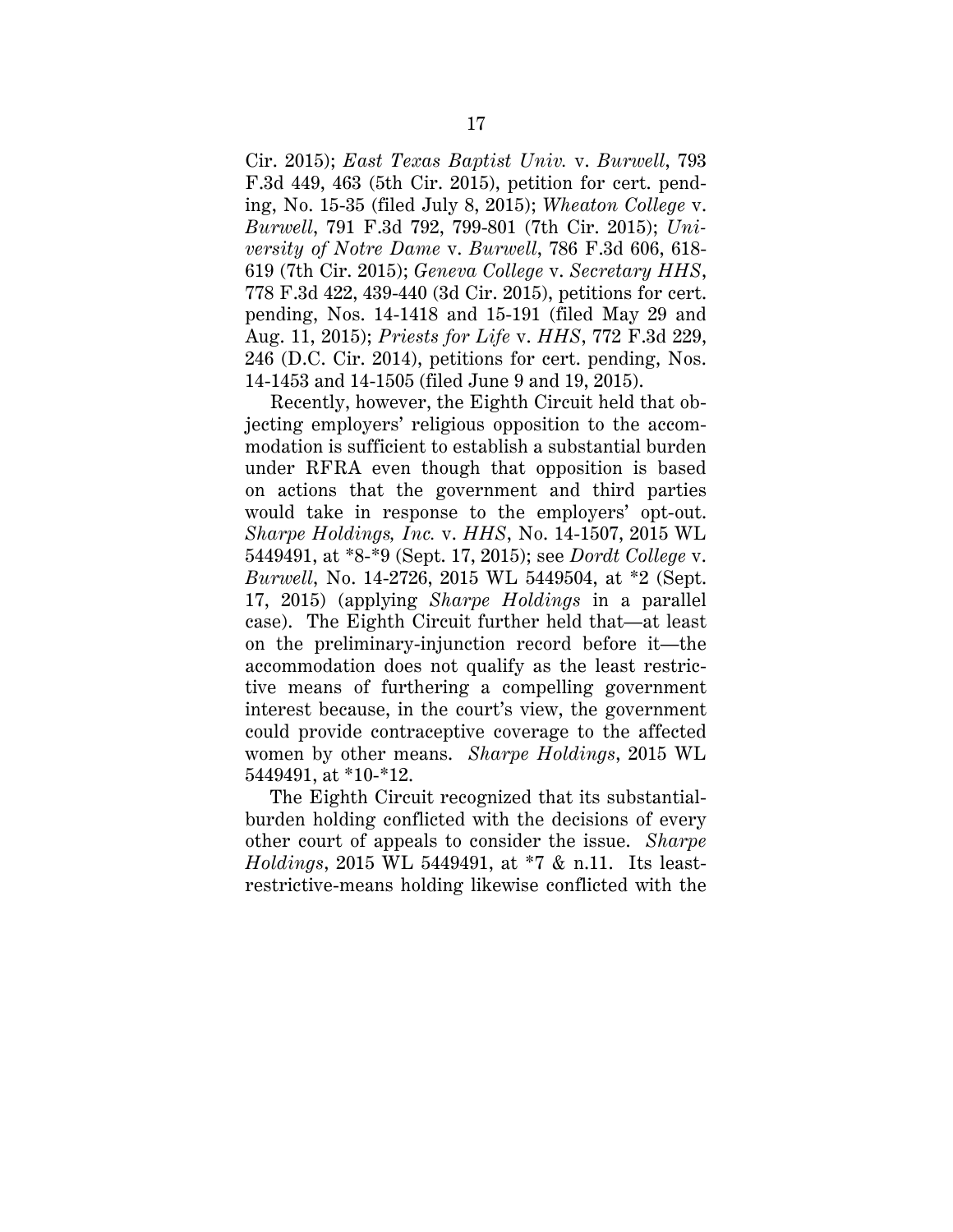D.C. Circuit's conclusion that the accommodation satisfies RFRA scrutiny because it "requires as little as it can from the objectors while still serving the government's compelling interests." *PFL*, 772 F.3d at 237; see *id.* 256-267; see also *University of Notre Dame*, 786 F.3d at 616-618.

The Eighth Circuit's decision thus creates a square circuit conflict on the viability of RFRA challenges to the accommodation—a vital component of Congress's effort to ensure that all Americans have full and equal access to preventive health services. In so doing, moreover, the Eighth Circuit relied on a sweeping and erroneous interpretation of RFRA under which an objection by an employer would effectively dictate the government's independent arrangements with third parties and prevent its female employees and beneficiaries from receiving the full and equal health coverage to which they are entitled under federal law. This Court should therefore grant review in an appropriate vehicle to resolve the circuit conflict and correct the Eighth Circuit's error.

c. As the government has previously explained, the pending petition in *RCAW* appears to be the best available vehicle in which to consider RFRA challenges to the accommodation. See Br. in Opp. at 30-31, *Priests for Life* v. *HHS* and *RCAW* v. *Burwell*, Nos. 14-1453 & 14-1505 (Aug. 12, 2015) (*RCAW* Opp.).

First, the *RCAW* petition presents all of the health coverage arrangements that have given rise to RFRA challenges to the accommodation. *RCAW* Opp. 30. The accommodation operates somewhat differently with respect to insured plans, self-insured plans subject to ERISA, and ERISA-exempt self-insured church plans. See pp. 5-8, *supra*. As Judge Baldock's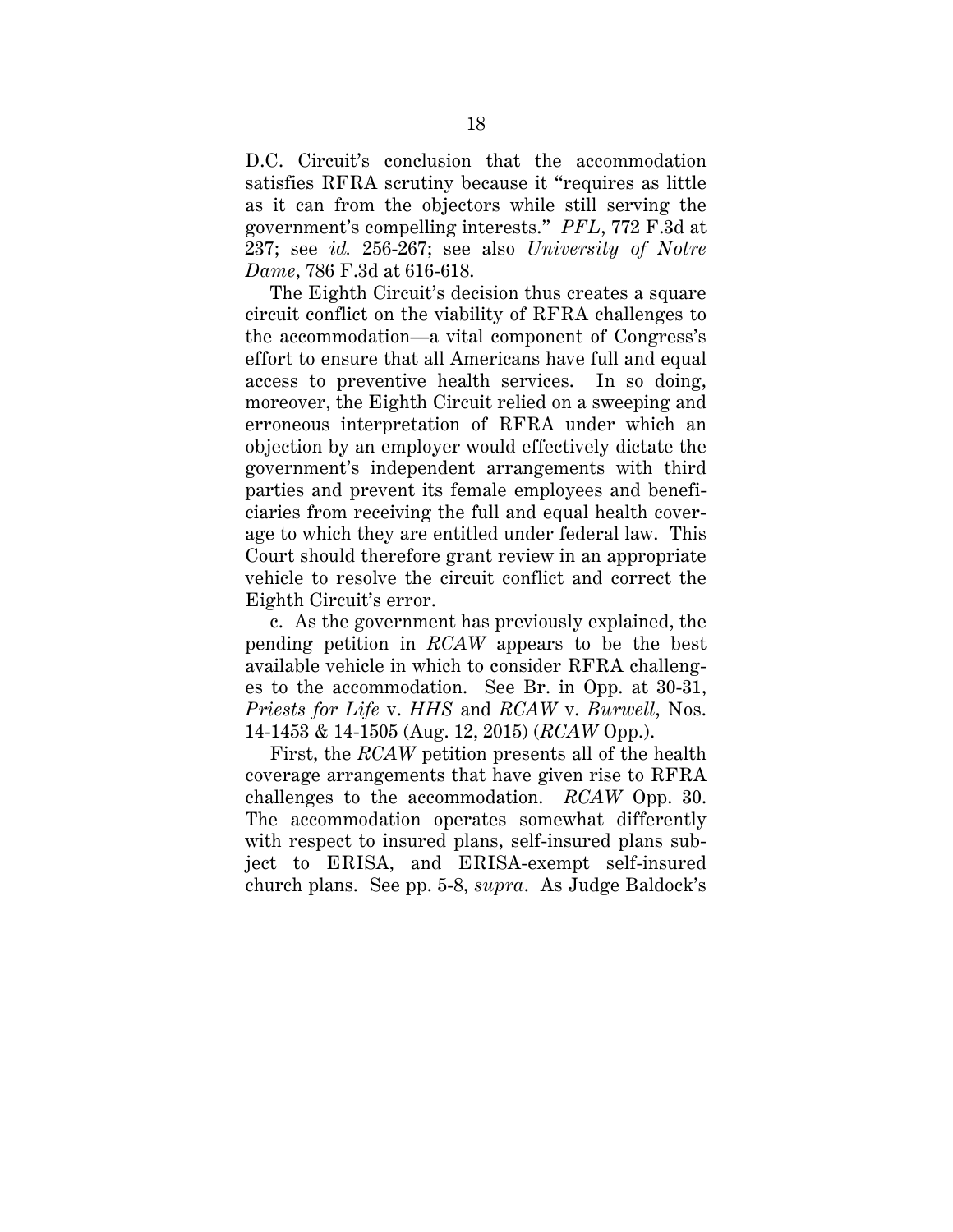partial dissent in this case illustrates, some judges have concluded that those differences are material to the RFRA analysis. Pet. App. 122a; see also, *e.g.*, *Roman Catholic Archbishop of Wash.* v. *Sebelius*, 19 F. Supp. 3d 48, 72-85 (D.D.C. 2013). Accordingly, the Court should grant review in a case that would allow it to resolve the validity of the accommodation as applied to all three plan types. Here, the *Little Sisters* petition (No. 15-105) is not an appropriate vehicle because it includes only parties with ERISA-exempt church plans. Pet. App. 14a-15a, 34a, 37a. In *Southern Nazarene* (No. 15-119), petitioners now state (Pet. 33-34) that they include organizations with insured plans, a self-insured plan, and an ERISA-exempt selfinsured church plan. 9 The government has no reason to doubt that statement, but it notes that some of the relevant information is not found in the preliminaryinjunction record and was instead provided by the Southern Nazarene petitioners in their appellate briefs. 10 *RCAW*, in contrast, arises from a decision on cross-motions for summary judgment and contains no similar gaps in the record. *PFL*, 772 F.3d at 239-242.

Second, the court of appeals' opinion in *RCAW* not only addressed the substantial-burden issue but also

 <sup>9</sup> The Southern Nazarene petitioners also note (Pet. 34) that they include organizations with student health plans. Courts considering RFRA challenges to the accommodation have not distinguished between student health plans and insured employee health plans, but in any event the *RCAW* petition also includes a student health plan. *PFL*, 772 F.3d at 240.

<sup>10</sup> See Pet. App. 35a n.14 ("The descriptions of Mid-America Christian's insurance arrangements in the record before us are inconsistent."); 14-6026 Gov't C.A. Br. 9 n.3 ("It is not entirely clear from the Joint Stipulation of Facts how Southern Nazarene University's health plan operates.").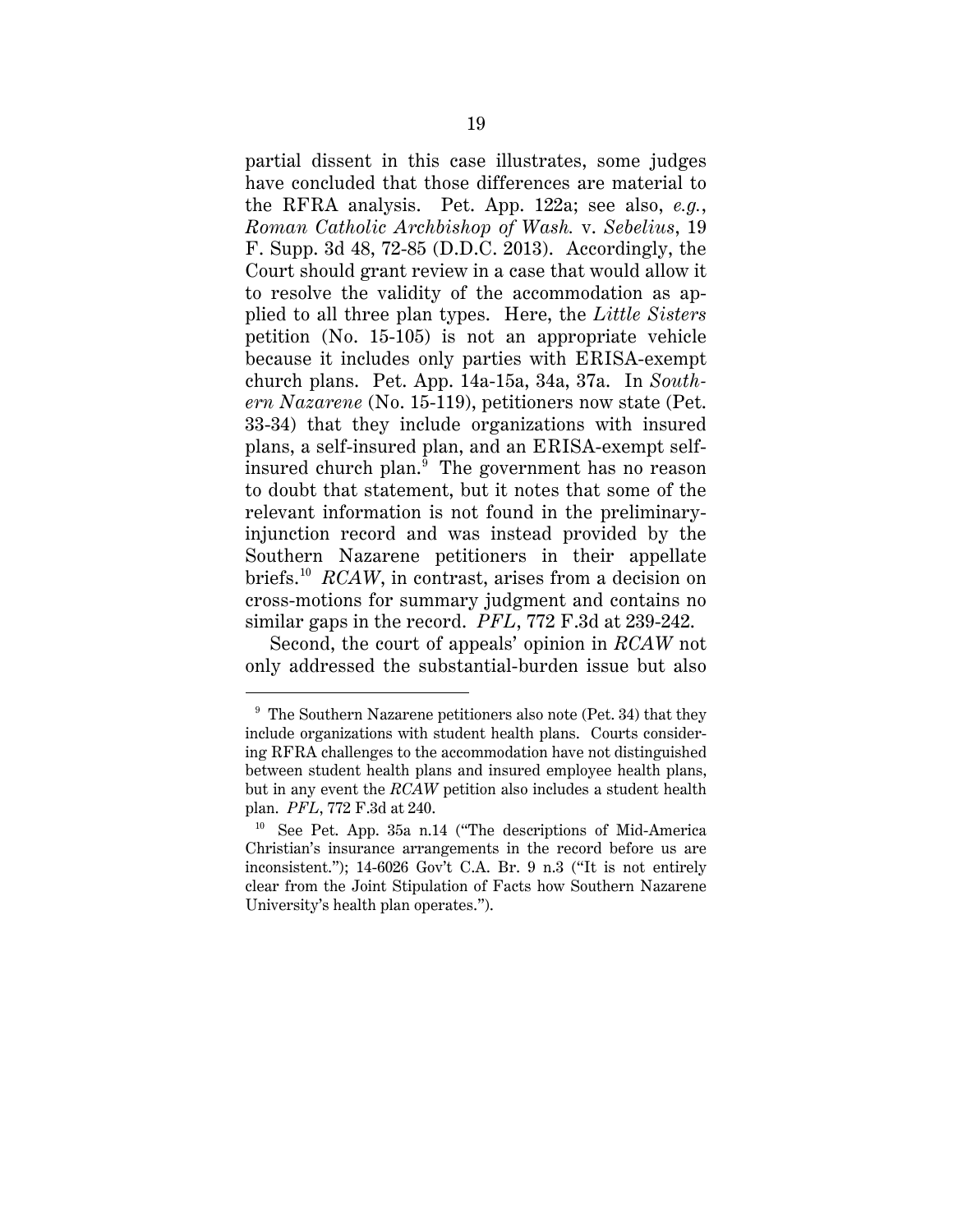held, in the alternative, that the accommodation qualifies as the least-restrictive means of furthering compelling government interests. *RCAW* Opp. 31; see *PFL*, 772 F.3d at 256-267. That would make *RCAW* a more suitable vehicle than this case, where some of the potentially dispositive issues were not addressed by either the panel or the dissenters from the denial of rehearing en banc, who would have returned the case to the panel to consider the application of RFRA scrutiny. 2015 WL 5166807, at \*2.

Finally, the *Little Sisters* petition would be an especially unsuitable vehicle because of the unusual and uncertain circumstances of the lead petitioners in that case. The Little Sisters provide coverage to their employees through an ERISA-exempt church plan, and the plan's principal TPA (a co-petitioner in this case) has made clear that it would not provide contraceptive coverage even if the Little Sisters invoked the accommodation. Pet. App. 14a; see *id.* at 145a (Baldock, J., dissenting in part). The Little Sisters petitioners therefore assert (Pet. ii, 2-3, 12, 20-21) that the Court should grant their petition to determine whether the accommodation is consistent with RFRA if the circumstances of a particular employer make clear that its employees and beneficiaries would not receive contraceptive coverage if the employer invoked the accommodation.

Such a circumstance would, if anything, *weaken* any claim that the accommodation imposes a substantial burden. Cf. Pet. App. 145a (Baldock, J., dissenting in part). But the more important point for present purposes is that, as the Little Sisters petitioners acknowledge in a footnote, the factual predicate for their argument is uncertain: In addition to Christian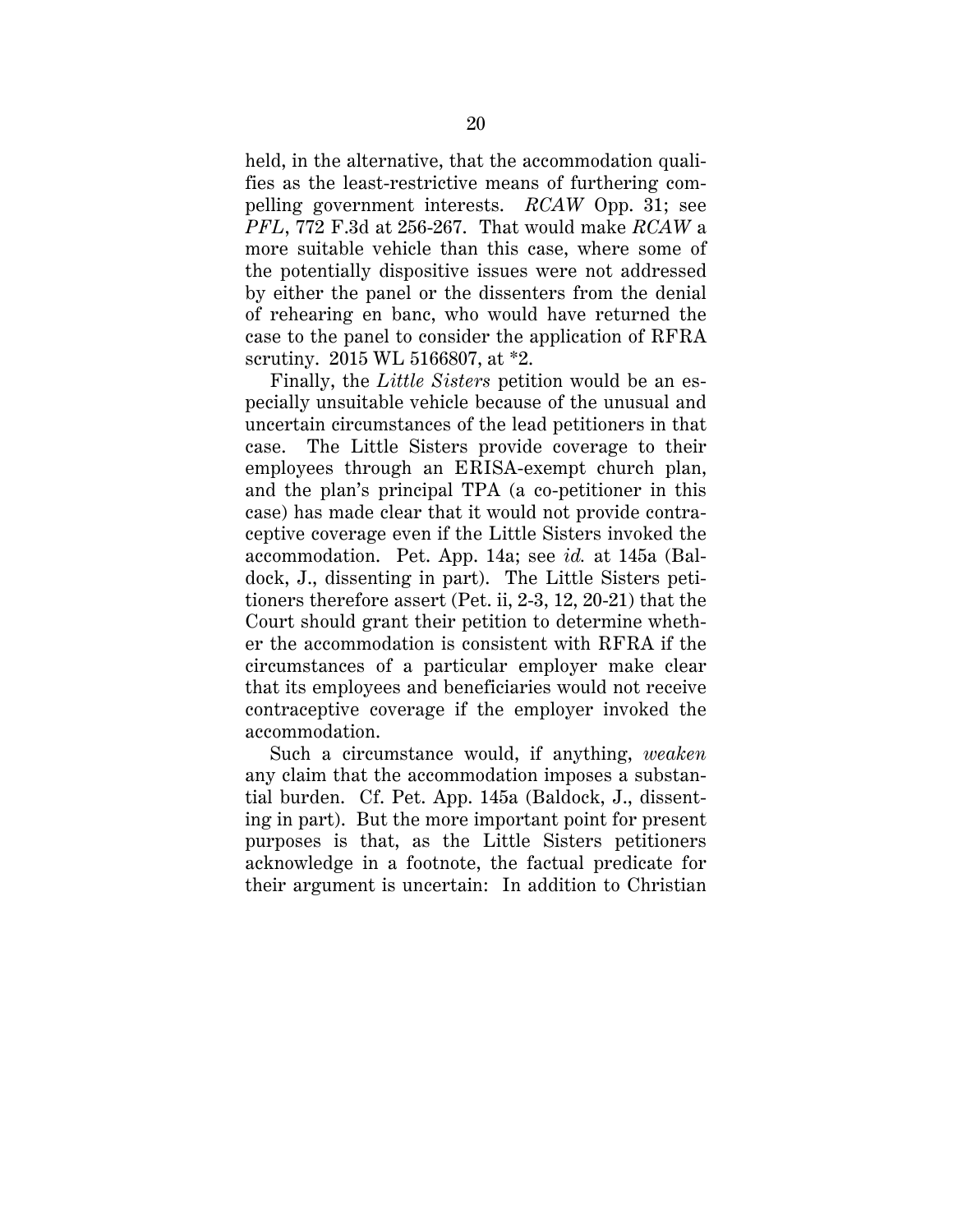Brothers Services, the Little Sisters' self-insured church plan apparently also relies on an entity called Express Scripts to administer prescription drug claims. Pet. 12 n.2. It appears that Express Scripts may qualify as a TPA for purposes of the accommodation regulations, and the Little Sisters petitioners state that Express Scripts may be willing to provide contraceptive coverage under the accommodation. *Ibid.* But the preliminary-injunction record contains no information about Express Scripts, and the consequences that would follow if the Little Sisters invoked the accommodation are thus unclear.<sup>11</sup> The Court should decline to take up the question presented in a case in which the petitioners' legal arguments focus in substantial part on such uncertain extra-record facts, and which in any event presents an idiosyncratic fact pattern.

2. The Little Sisters petitioners also briefly renew their contention (Pet. 33-37) that the accommodation regulations violate the Establishment Clause. The court of appeals correctly rejected that argument, and its decision does not conflict with any decision of this Court or another court of appeals. No further review of that issue is warranted.

 $11$  See Pet. App. 145a (Baldock, J., dissenting in part) (declining to address the Little Sisters petitioners' arguments based on Express Scripts because "they have not sufficiently developed this theory"); see also Mem. for Resp. in Opp. at 28-29 & n.7, No. 13A691 (describing the lack of record information regarding Express Scripts in opposing the Little Sisters petitioners' application for an injunction pending appeal); 13-1540 Gov't C.A. Br. 19 n.3 (explaining that the Little Sisters petitioners "made no reference to Express Scripts in their complaint or in their preliminary injunction filings").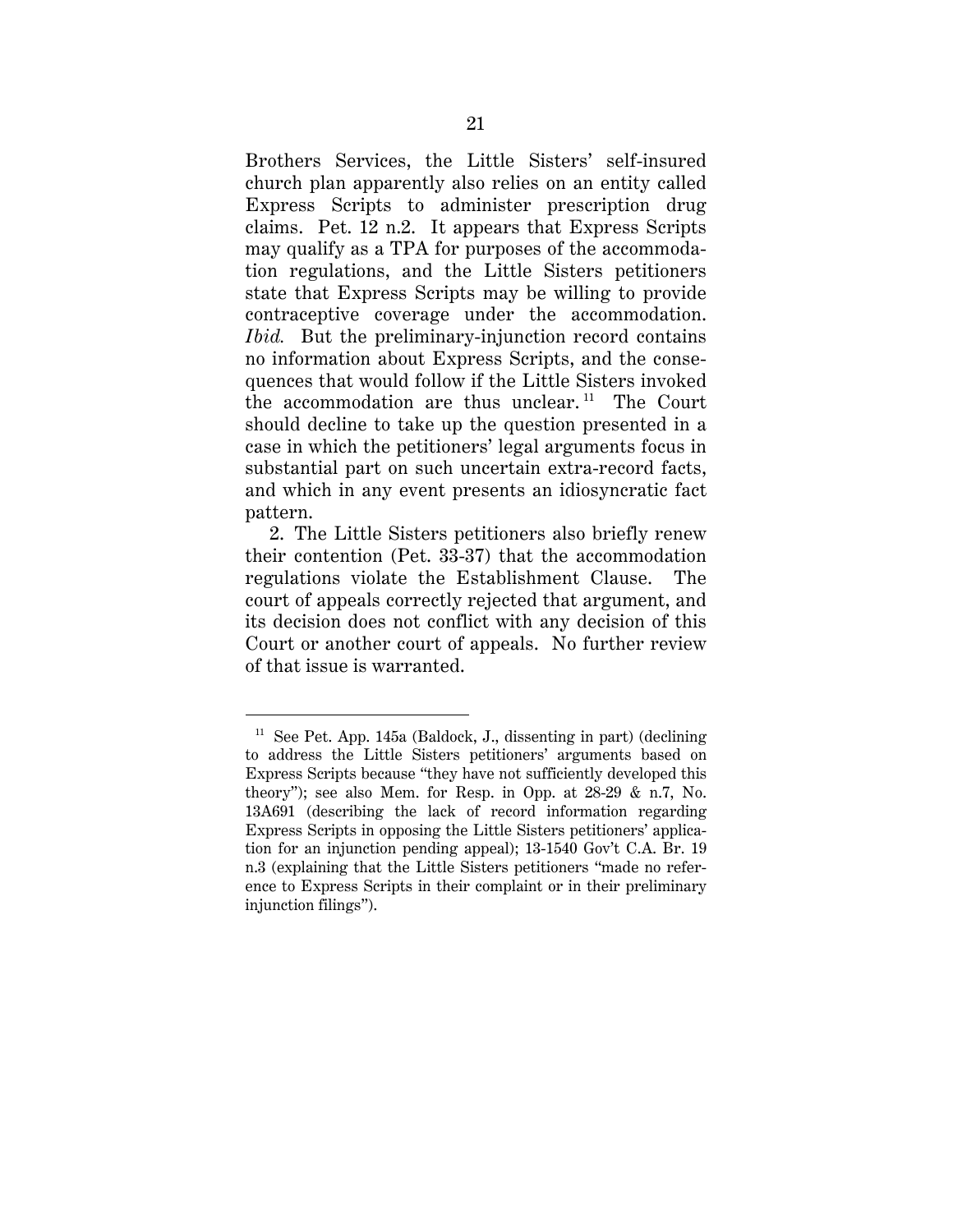Incorporating a definition from a longstanding provision of the Internal Revenue Code, the contraceptive-coverage regulations provide an automatic exemption for "churches, their integrated auxiliaries, and conventions or associations of churches," as well as "the exclusively religious activities of any religious order." 26 U.S.C. 6033(a)(3)(A); see 45 C.F.R. 147.131(a). That automatic exemption was intended to "respect[] the unique relationship between a house of worship and its employees in ministerial positions," 76 Fed. Reg. 46,623 (Aug. 3, 2011), and it was "provided against the backdrop of the longstanding governmental recognition of a particular sphere of autonomy for houses of worship, such as the special treatment given to those organizations in the Code," 80 Fed. Reg. at 41,325.12

The Little Sisters petitioners assert that the Departments violated the Establishment Clause by providing an automatic exemption to houses of worship and an opt-out accommodation to other religious organizations. But houses of worship as defined in the exemption regulation "have long enjoyed advantages (notably tax advantages) over other entities, without these advantages being thought to violate the establishment clause." *PFL*, 772 F.3d at 272 (citation omitted); see Pet. App. 105a (citing examples). The view advanced by the Little Sisters petitioners would call into question other provisions of federal law incorpo-

 <sup>12</sup> Contrary to the Little Sisters petitioners' characterization (Pet. 35-36), therefore, the automatic exemption was "not a mere product of the likelihood that [exempted organizations] hire coreligionists," but rather reflects the "special status" of houses of worship "under longstanding tradition in our society and under federal law." 80 Fed. Reg. at 41,325.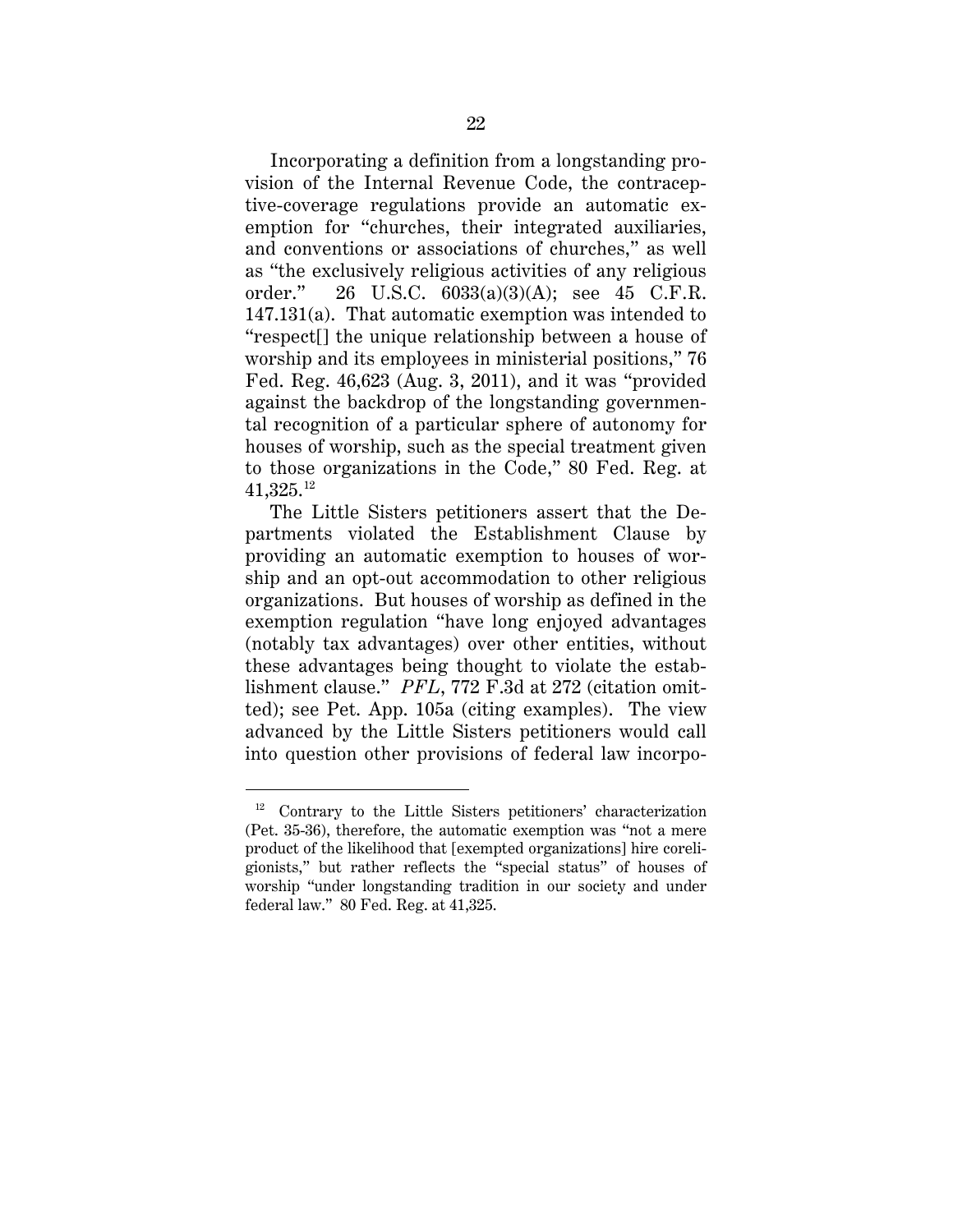rating that "familiar regulatory distinction between houses of worship and religiously affiliated organizations." *PFL*, 772 F.3d at 272-273.

The Little Sisters petitioners cite no authority supporting their assertion that the Establishment Clause prohibits such neutral, nondiscriminatory distinctions based on organizational form. Their reliance on cases such as *Larson* v. *Valente*, 456 U.S. 228 (1982), is entirely misplaced. See Pet. 34-36. The statute held unconstitutional in *Larson* was "drafted with the explicit intention" of requiring "particular religious denominations" to comply with registration and reporting requirements while excluding other religious denominations. 456 U.S. at 254. *Larson* and similar decisions thus firmly establish that "one religious denomination cannot be officially preferred over another." *Id.* at 244. But they cast no doubt on the validity of the regulations at issue here, which "draw distinctions based on organizational form and purpose, and not religious belief or denomination." *PFL*, 772 F.3d at 273.

The Little Sisters petitioners do not contend that the court of appeals' rejection of their Establishment Clause challenge implicates any circuit conflict. Indeed, every other court of appeals to consider the question has reached the same result, and no judge has dissented on that issue. See *PFL*, 772 F.3d at 272- 273; *Michigan Catholic Conference & Catholic Family Servs.* v. *Burwell*, 755 F.3d 372, 394-395 (6th Cir. 2014), vacated on other grounds, 135 S. Ct. 1914 (2015), reissued in relevant part, 2015 WL 4979692 (Aug. 21, 2015); *University of Notre Dame* v. *Sebelius*, 743 F.3d 547, 560 (7th Cir. 2014), vacated on other grounds, 135 S. Ct. 1528 (2015); see also *Geneva Col-*